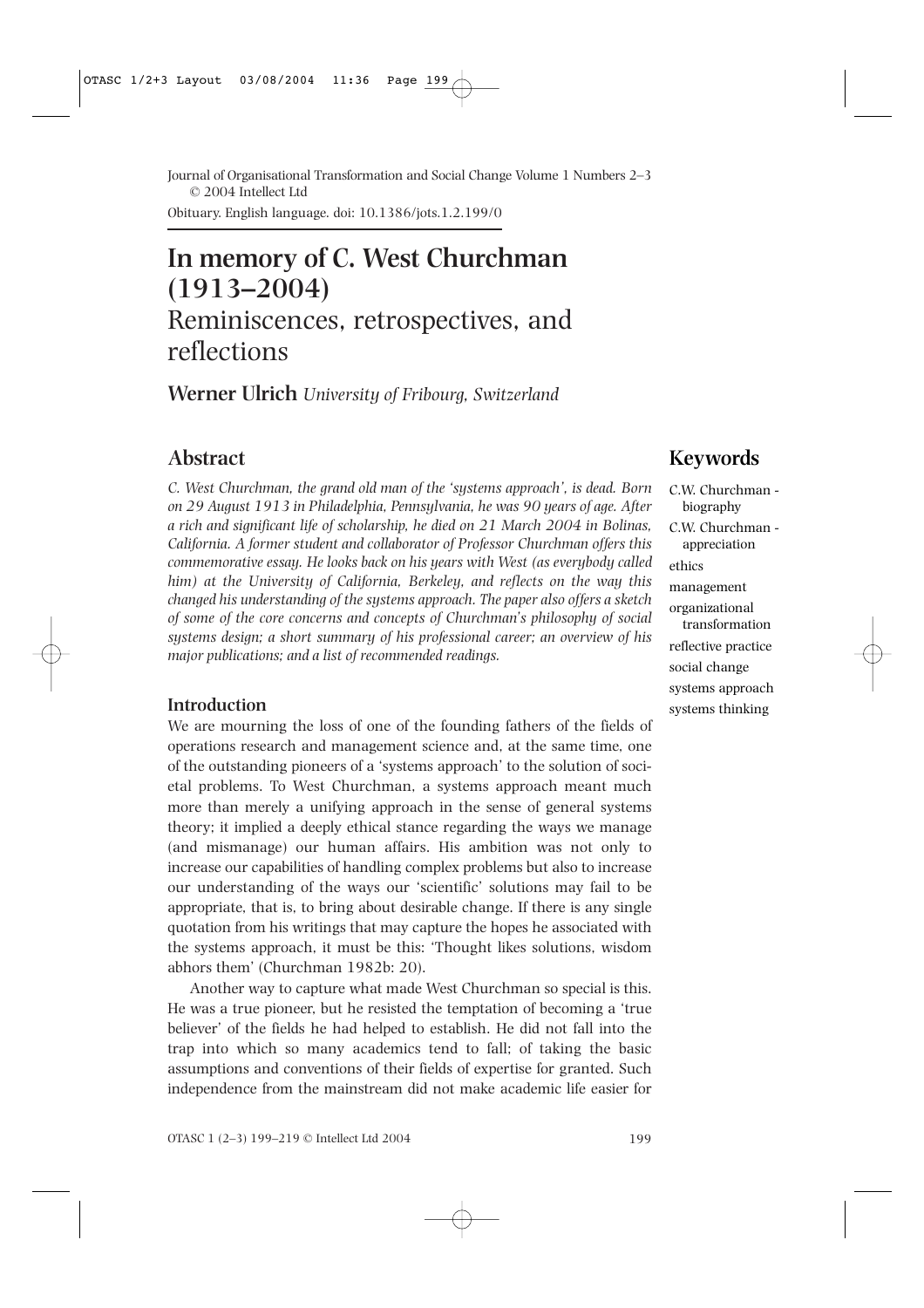him. He felt at times lonely and misunderstood by his academic environment, despite the recognition and fame he won himself and the many distinctions he received. Among them were several prestigious editorships, two 'Best Book of the Year' awards, the 'Berkeley Citation' (one of the University of California Berkeley's highest awards), three honorary doctorates and a nomination for the Nobel prize. Those who studied and worked with him know that his fame did not blow up his ego. He remained the man he was - always searching, doubting, unpretentious, and at times deeply disillusioned, if not despairing, about the failure of Academe - along with governmental and commercial organizations - to face major contemporary problems such as worldwide malnutrition and poverty, violence and war, environmental degradation, lack of education, and many others.

As a third and last initial characterization, West was a powerful teacher. He made students feel different. He knew how to move them and to awake their intellectual curiosity. He raised their ethical awareness in ways that made them reflect on the meaning of their academic education and set themselves new goals. He attracted students from all fields and from many parts of the world. His weekly 'informal seminar' sessions were proverbial. In the late 1970s, when I was his student, he used these Wednesday afternoon seminars to present newly drafted or revised chapters of his book in progress, *The Systems Approach and Its Enemies* (Churchman 1979). Patiently he listened to the comments of everyone who wished to comment and accepted what they had to say. In other sessions, he left the topics entirely to the participants and was mainly listening. With his head bent over a piece of knitting to which he seemed to dedicate all his attention, he would only now and then throw in a short question or comment. These seminars may have meant different things to different people, but I suspect West's small office in Barrows Hall where they took place was for many a place of worship; so much they adored their teacher. He radiated something that few could define clearly, but clearly they had been missing it in their studies before!

As these initial remarks should suggest, this essay does not aim to provide a scholarly exegesis of West Churchman's intellectual contribution, although I will try to survey some of his ideas and offer short biographic and bibliographic overviews. Rather than presenting a dry analysis, I would like to convey to the reader some of the radiating quality of his thinking as I experienced it as his student. But then, I find it nearly impossible to capture this special quality of which I am talking, except in the subjective terms of how I reacted to his ideas and how they influenced me. Honouring my former teacher in this manner risks looking egocentric, but it is not thus intended. Shortly after receiving the news of his death, it is simply the way in which I can best express my appreciation and gratitude.

For readers who would like to see different appreciations of Churchman's work by other authors, I have listed a number of these at the end of this essay. In no way should my account replace the reader's individual effort to meet and appreciate Churchman for himself, by reading him in the original. For those who would like to do so, I have elsewhere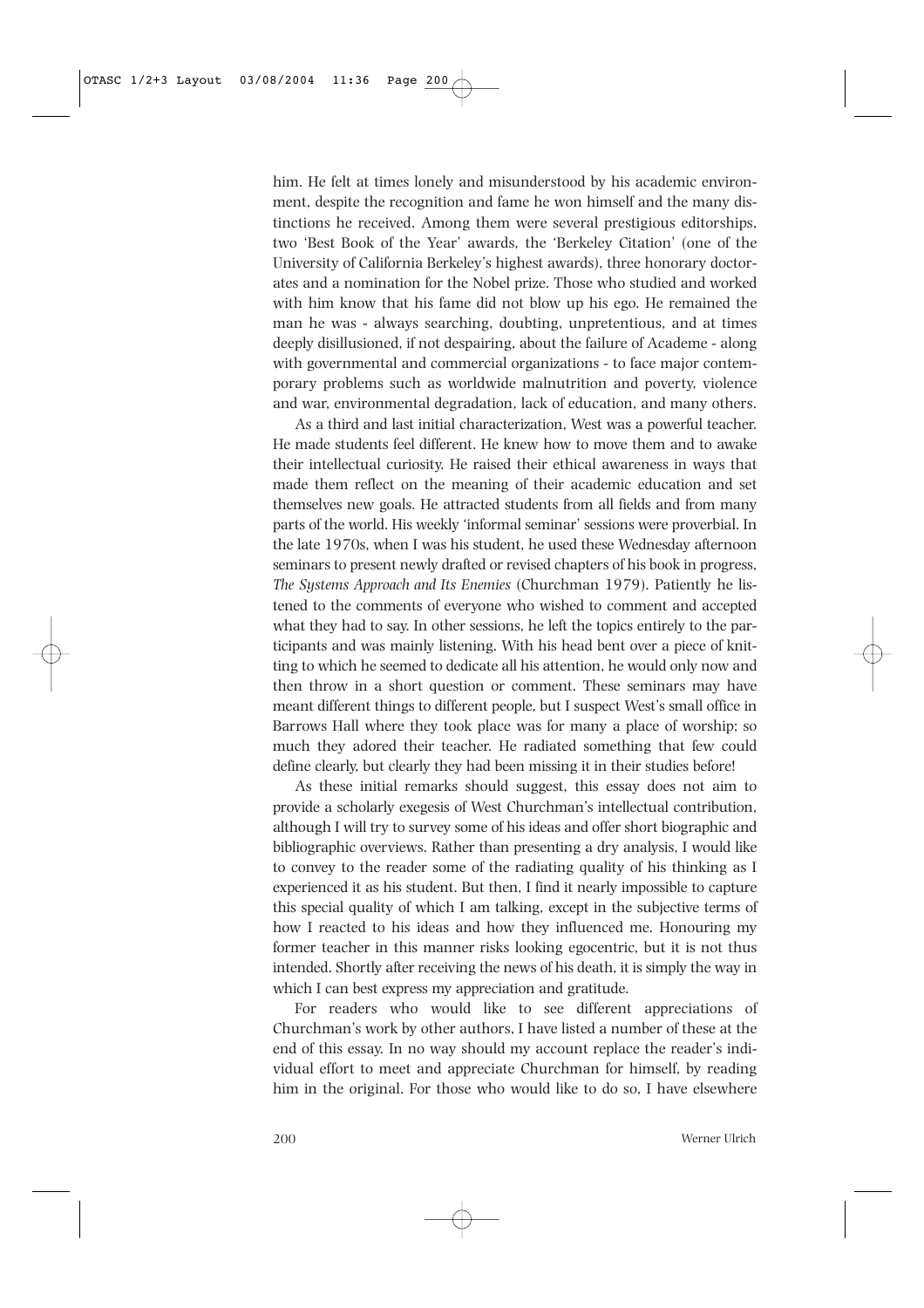(Ulrich 2002c) compiled a rather complete bibliography of some 300 titles, not counting multiple publications.

## **Meeting West Churchman** *Through his writings and in person*

My first encounter with West's ideas was not exactly a revelation. That was in 1970, when *The Systems Approach* (Churchman 1968b) had just been published in a German translation. I could make little of the book. More accurately, I rather quickly stowed it away in the lowest shelf, where it subsequently suffered a lonely and neglected life until that lowest shelf was one day inundated by water (I got another copy later on).



*Figure 1: C.W. Churchman, around 1970. Photograph originally published on the jacket flap of* The Design of Inquiring Systems *(Churchman 1971); the present, edited version is taken from the author's homepage (Ulrich 2002a).*

The year after, I had a try at reading *The Design of Inquiring*

*Systems* (Churchman 1971), this time in English. This changed my perception of Churchman. I would not claim that I understood the book, yet I felt attracted by it in a powerful way. It was so different from everything I had read before about the systems approach! I sensed that it represented a huge opportunity for learning. I sensed some deep personal affinity to West's way of thinking, as well.

In the following year, Churchman came to an international conference on systems thinking and management in St. Gallen, Switzerland. The conference program announced that he would talk about 'Perspectives of the systems approach'. His paper (Churchman 1973) had been circulated in advance. However, when West came to the podium, he announced that he felt so dissatisfied with it that he would not give the talk. Instead, he was going to talk about an idea that he had sketched out during the past night, in response to some discussion he had had the previous day of the conference. Hardly aware of what an important moment it was, perhaps for West as much as for me, I heard him talk about the 'enemies' of the systems approach (Churchman 1972a)!

Before the conference was over I had decided that I wanted to move to Berkeley as soon as possible and to work with West Churchman. I was now sufficiently motivated to familiarize myself more thoroughly with this somewhat exotic American philosopher and management scientist, so I began reading *Challenge to Reason* (Churchman 1968a). In the first chapter I soon run into a puzzling question: 'How can we design improve-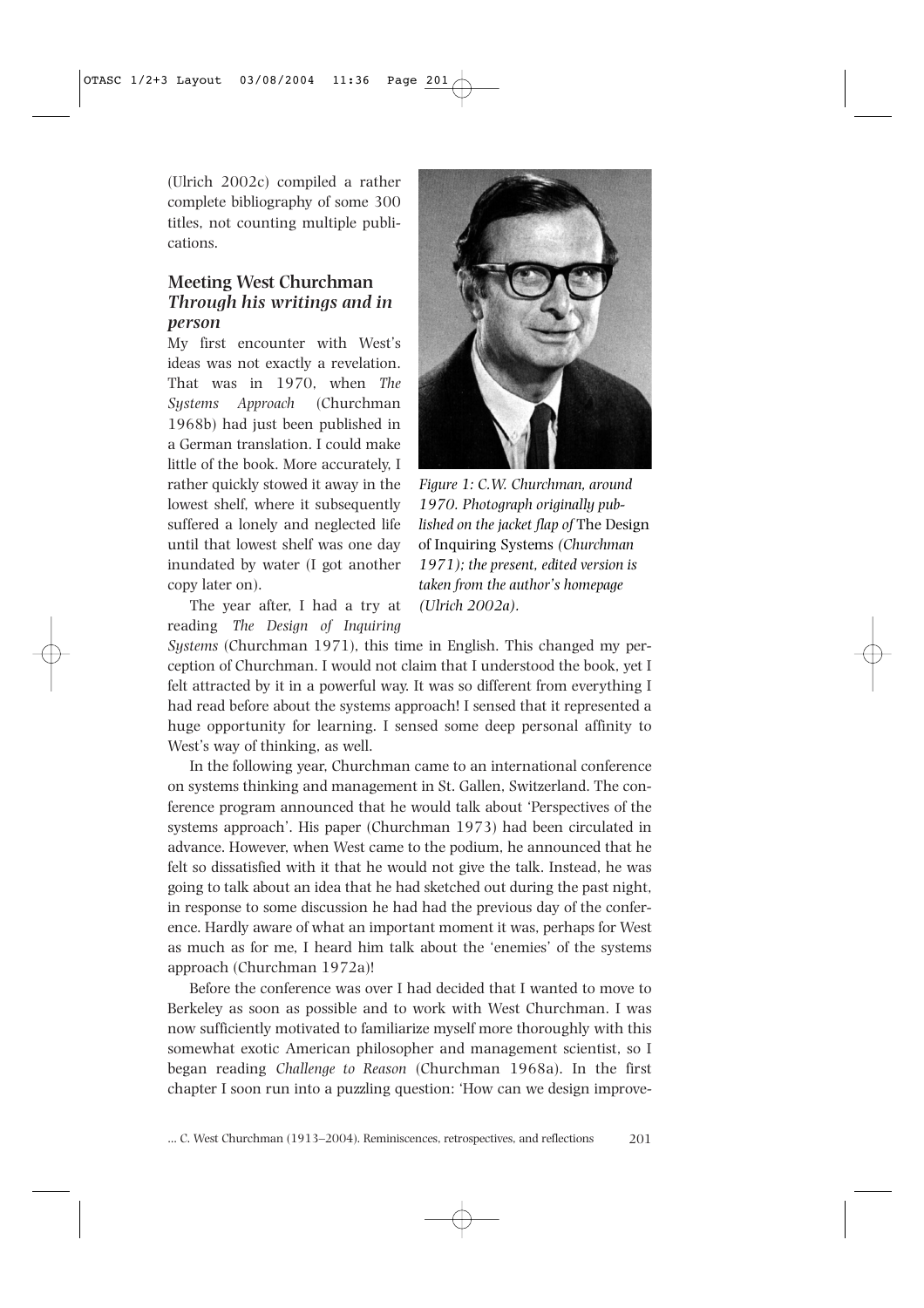- 1 Epistemology refers to the theory of knowledge. An epistemological analysis thus examines how we know what we believe we know, and how we know that we know, that is, can justify our claims to knowledge.
- 2 Throughout this essay, the word 'pragmatic' is to be read as referring to philosophical pragmatism rather than in its everyday sense of being useful. See the explanation of American philosophical pragmatism in the later section of this paper on some of Churchman's core concerns and concepts.
- 3 Compare the pragmatic criterion of truth of Charles S. Peirce (1969, par. 407): 'The opinion which is fated to be ultimately agreed to by all who investigate, is what we mean by truth, and the object represented in this opinion is the real. That is the way I would explain reality.' What Peirce's and Singer's concepts of truth share and what makes them both look so surprisingly up-todate today is their process-oriented and consensus-dependent character. Likewise, both concepts imply that the real (what we take 'true' assertions to represent) is really an ideal; true knowledge is a state that we can never completely obtain but only approximate more or less. What distinguishes the two concepts from one another is the more explicitly discursive character of Peirce's concept; insofar his

ment in large systems without understanding the whole system, and if the answer is that we cannot, how is it possible to understand the whole system?' (Churchman 1968a: 2)

My puzzlement quickly gave way to one of those rare 'aha experiences' when you feel the scales fall from your eyes. I sensed that for the first time, I was beginning to capture what Churchman was driving at. With the wisdom of hindsight, I should perhaps more accurately say, I began to grasp what pursuing a 'systems approach' in the spirit of Churchman was going to mean *to me*.

Epistemologically<sup>1</sup> speaking, Churchman's question made it clear to me that the search for a rational approach to improvement implied a continuous search for comprehensiveness, through a never-ending process of learning more and more about the world. This is why 'science' (rational inquiry) for him was so important in the quest for a better management of human affairs; without it, we had no chance of understanding what improvement meant and how we could achieve it. Science was an indispensable tool for 'sweeping in' ever more knowledge about the system in question, and thus for understanding the meaning of improvement.

West's question, as I would discover later on, was his preferred way of formulating the 'sweep-in' principle (as he liked to call it) of his academic teacher and mentor Edgar A. Singer (1959). In my understanding, the principle embodies nothing less than a pragmatic<sup>2</sup> criterion of truth:<sup>3</sup> true knowledge and understanding of a problem are the result of a process of inquiry that in principle is endless and must remain open to considering ever more aspects of a problem's environment.<sup>4</sup> If science was to do justice to the world of social problems, it had to be practised as a 'systems approach'.

Methodologically<sup>5</sup> speaking, however, West's question suggested something quite different to me. It suggested that in practice, not even the most comprehensive effort of inquiry can make sure we understand the 'whole system' relevant for achieving improvement. Thus understood, no amount of science could secure improvement. 'Understanding the whole system', then, had to mean something else than what we can achieve through science. A crucial point for me was the Kantian difference between 'knowing' and 'understanding': while the former is limited to what we can investigate empirically, the latter is not, its only limits are those of human cognition in general. It follows that critical reflection can and needs to go beyond what we can know empirically. Forecasting is one obvious example, ethical judgement another.

The implication for me was not that Singer and Churchman had got it wrong. I accepted that from an epistemological point of view, 'science' (if it meant the search for relevant and reliable knowledge) required a quest for comprehensiveness. The implication for me was that from a methodological perspective, the call for a systems approach was a question rather than an answer: How could we learn to practise a systems approach that would live up to the quest for comprehensiveness yet remain feasible and justifiable?

Thus I first discovered the intellectual power of Churchman's prefer-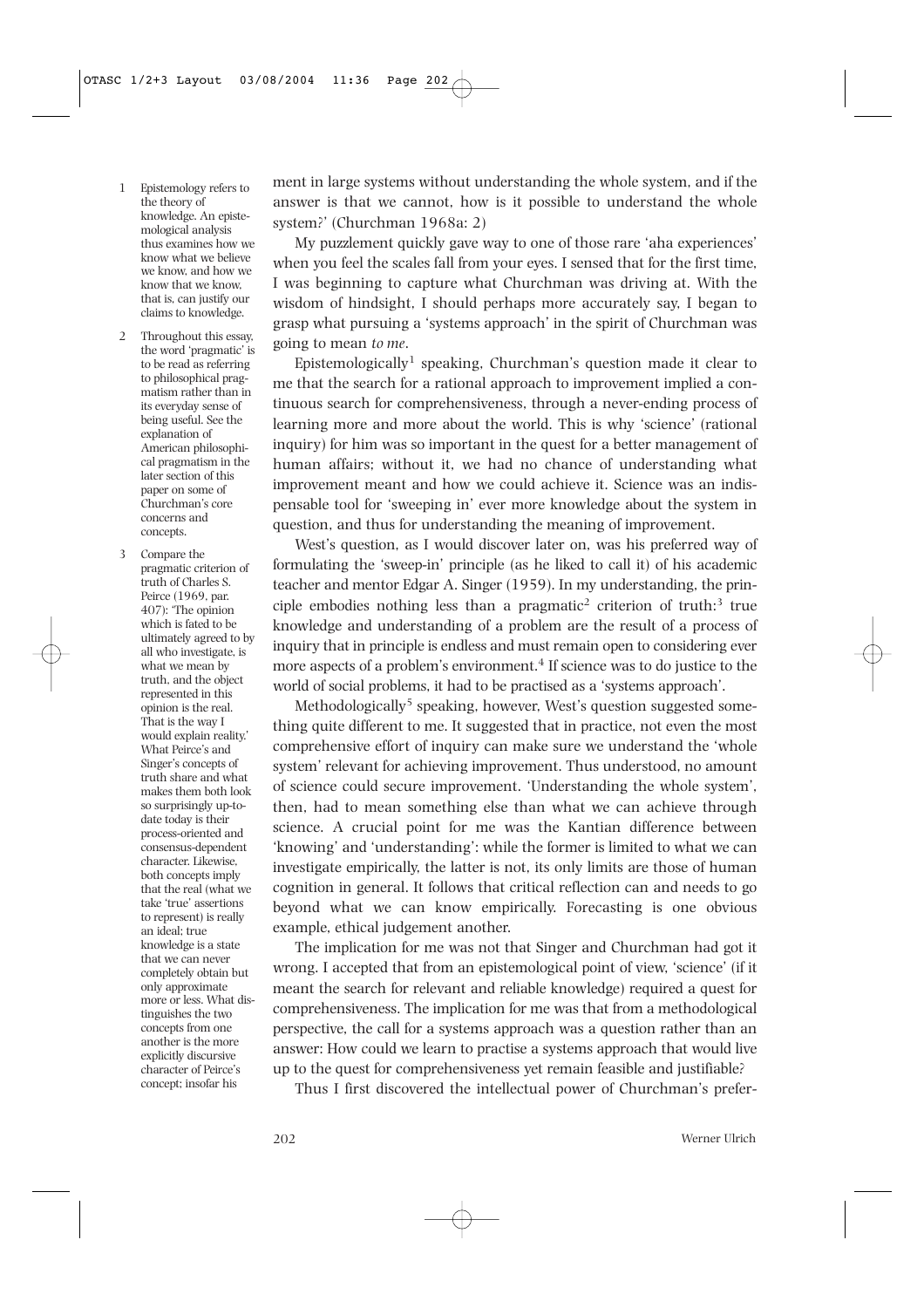ence for puzzling questions over solid answers. *Challenge to Reason* had definitely challenged my views on the systems approach. I was not going to be a true believer, thanks to West Churchman's question.

Some readers, particularly those who got to know Churchman in an earlier period of his career, might suspect that this way of reading him did not do justice to his intent; that the 'sweep-in' process - 'the heart of Singer's philosophy of inquiry' (Churchman 1982: 125) was indeed one of the core ideas that he sought to implant in our notion of scientific inquiry; and that he never lost faith in the power of science as a tool for securing improvement. They would be right. Indeed, West's efforts to contribute to the development of operations research and management science would hardly have made sense otherwise. After all, these two new professional fields were intended to extend the application of science to the domain of social systems design, that is, to issues of organizational transformation and social change. They should make science more relevant to the most important issues of humanity, in the best tradition of American pragmatism.

But even if we follow Singer and Churchman's intent, I do not think 'sweeping in' exhausts the lessons to be learned from their work. I would argue that it is by no means the most important lesson we actually may and should learn. Once my 'aha experience' had woken me up from my pre-critical slumbers, the most important lesson for me became a sort of Copernican turn in my understanding of the systems idea: its essential message to me was no longer that sound research and professional practice depend on comprehensive knowledge and understanding. Rather, it seemed to me, we urgently need to develop methodologies for dealing with the inevitable *lack* of comprehensiveness in all our knowledge and understanding (Ulrich 1981: 7; 1983: 21 and 260–62; 2001: 5 and 23f). In systems language, what matters in the first place is not how comprehensive are our systems maps and designs but, rather, how we handle their inevitable limitations.

In 1975, a postdoctoral scholarship of the Swiss National Science Foundation finally allowed me to prepare my move to Berkeley. West did not exactly invite me to come, though. I wrote several times, expressing my urgent wish to work with him at the University of California, Berkeley (UCB). Alas, he did not care to respond. I had to find a different way of 'convincing' him. Perhaps that was the first lesson he wanted to teach his future student: if you are not persistent, bold and imaginative enough to overcome minor obstacles such as this one, forget it! Persistent I was, but what should be the bold idea that would convince him?

It slowly dawned on me that my best chance to get close to Churchman was probably to apply to UCB's Graduate School of Business Administration (now Haas School of Business) for admission to their Ph.D. programme. Having just recently completed my Ph.D., the insight was not much fun. Worse, it meant a high-risk strategy, for the School's policy at that time was to admit no more than ten to twelve candidates worldwide each year; if I was not admitted, I risked losing my scholarship. For lack of a better idea, I applied. In my application, I made it clear that my actual purpose was to criterion is probably more up-to-date. Conversely, Singer's concept more explicitly addresses the need for avoiding the relativistic implications of any pragmatic notion of truth, by associating it with the search of all human beings for absolute (unconditional, invariant) goods. See on this the discussion of Singer's and Churchman's core concept of the 'pursuit of ideals' in a later section of this paper.

- 4 The term 'environment' is to be understood here in the systems-theoretic sense of referring to the environment of a problem (that which does not belong to the assumed definition of 'the' problem but may nevertheless influence the outcome of a problem-solving effort) rather than in the ecological sense of referring to the natural environment (the household of nature).
- 5 Methodology refers to the study of methods of inquiry, usually in particular disciplines or object-domains (e.g. chemistry, history, empirical social science, management, or ethics). A methodological analysis thus examines how we can translate epistemological principles into a research practice that is adequate to a particular object domain of interest, so that it is practically relevant (it generates useful knowledge) as well as theoretically tenable (it raises no claims that cannot be justified through argumentation and evidence).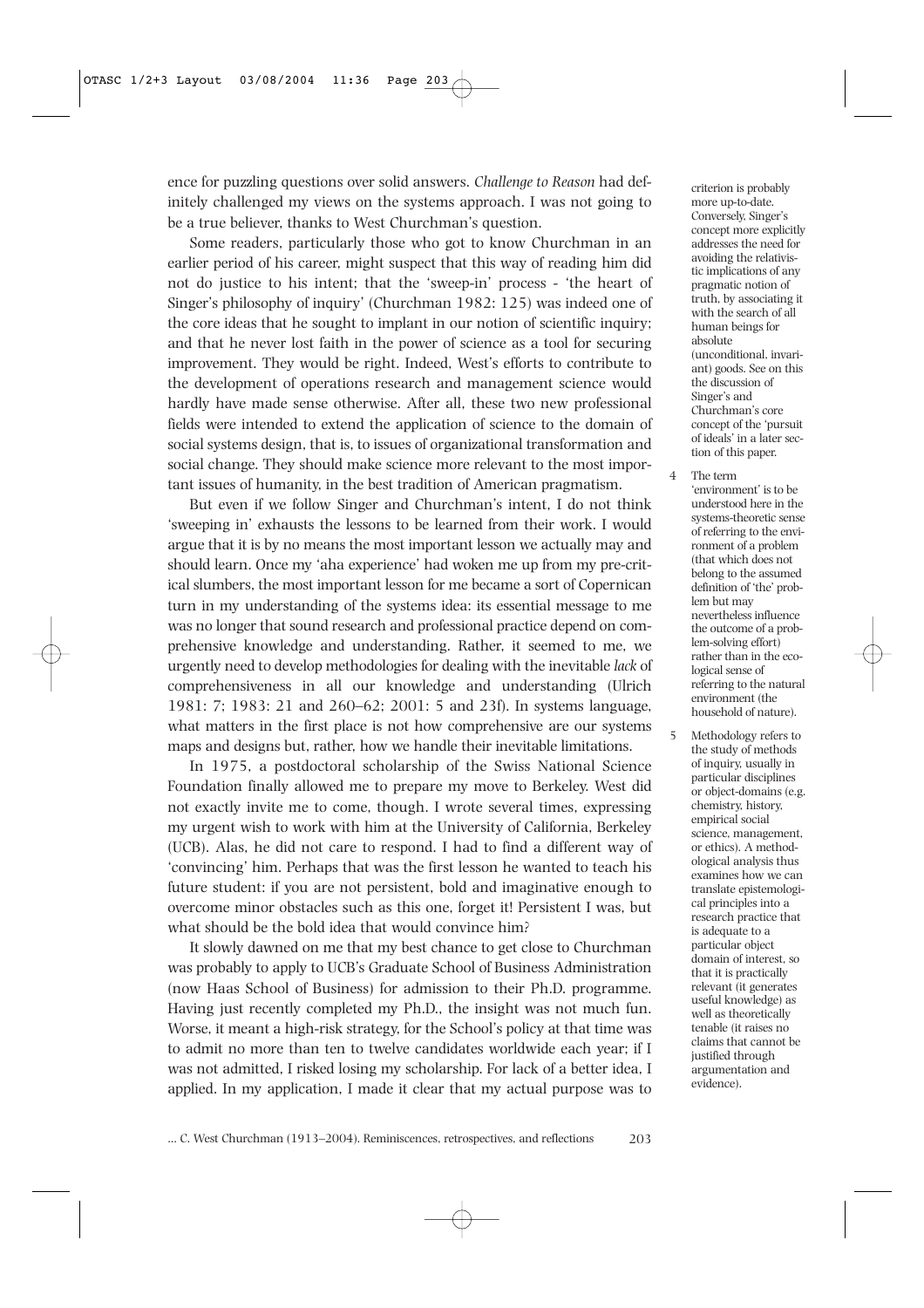work with Professor Churchman. They accepted. By March 1976, I had become West's Ph.D. student, against his and my initial intentions.

#### **Churchman's philosophy: core concerns**

Working with West Churchman during almost five years at UCB exposed me to a wealth of new ideas. They were and remain difficult to overview. For this reason, I would like to introduce the reader to some of the core concerns and related core concepts that motivated his relentless quest for comprehensiveness. I'll make no claim to be exhaustive. Instead, I'll select a few central themes that I find particularly relevant. Among these (I have already hinted at some of them) I count his philosophical roots in American pragmatism; his specific notion of the nature and aims of science; the way he associated scientific inquiry with (social) systems design; his conception of ethics in terms of an 'ethics of whole systems'; and finally, resulting from all these notions, his understanding of the systems approach as a form of rational inquiry and practice that would live up to all the concerns he associated with these concepts. Table 1 gives an overview.

As I have said, Churchman's thinking had its roots in the philosophical tradition of American 'pragmatism' (C.S. Peirce, W. James, J. Dewey). Pragmatism is a philosophical stance that sees purposeful action as an essential expression of human nature. Accordingly, it stipulates that the meaning and value of all human endeavours, including philosophy and science, is to be measured by the way it serves the practice of human life. This pragmatic orientation sets Churchman's systems philosophy apart from the mainstream of systems thinking, which is rooted in analytical philosophy and biology (L. Bertalanffy, K.E. Boulding, A. Rapoport, N. Wiener, and others) and which, as far as I can see, continues today to pursue a naturalistic idea of 'systems science'.

The pragmatic philosopher who most influenced Churchman's thinking was one of his two main philosophy teachers at the University of Pennsylvania in Philadelphia, Edgar A. Singer, Jr. (1923, 1936, 1945, 1959). The other was Henry Bradford Smith (1923), with whom he did his doctoral dissertation in mathematical logic and who himself had been a student of Singer.6

Singer had studied with William James at Harvard but had developed a somewhat different version of pragmatism. He sought to avoid the relativistic implications of pragmatism (especially in James' version) by associating it with the pursuit of 'ideals'. An ideal is an ultimate intended outcome and as such is an absolute good that we cannot usually obtain; but we can try to approximate it forever more, without any predefined limit. Singer and Churchman held that every human being will at all times pursue a number of basic, invariant ideals. Everyone desires to be happy, or in Singer's language, to progress towards the ideal of 'content-

*Table 1 (opposite): Some central themes of C. West Churchman's philosophy of social systems design.*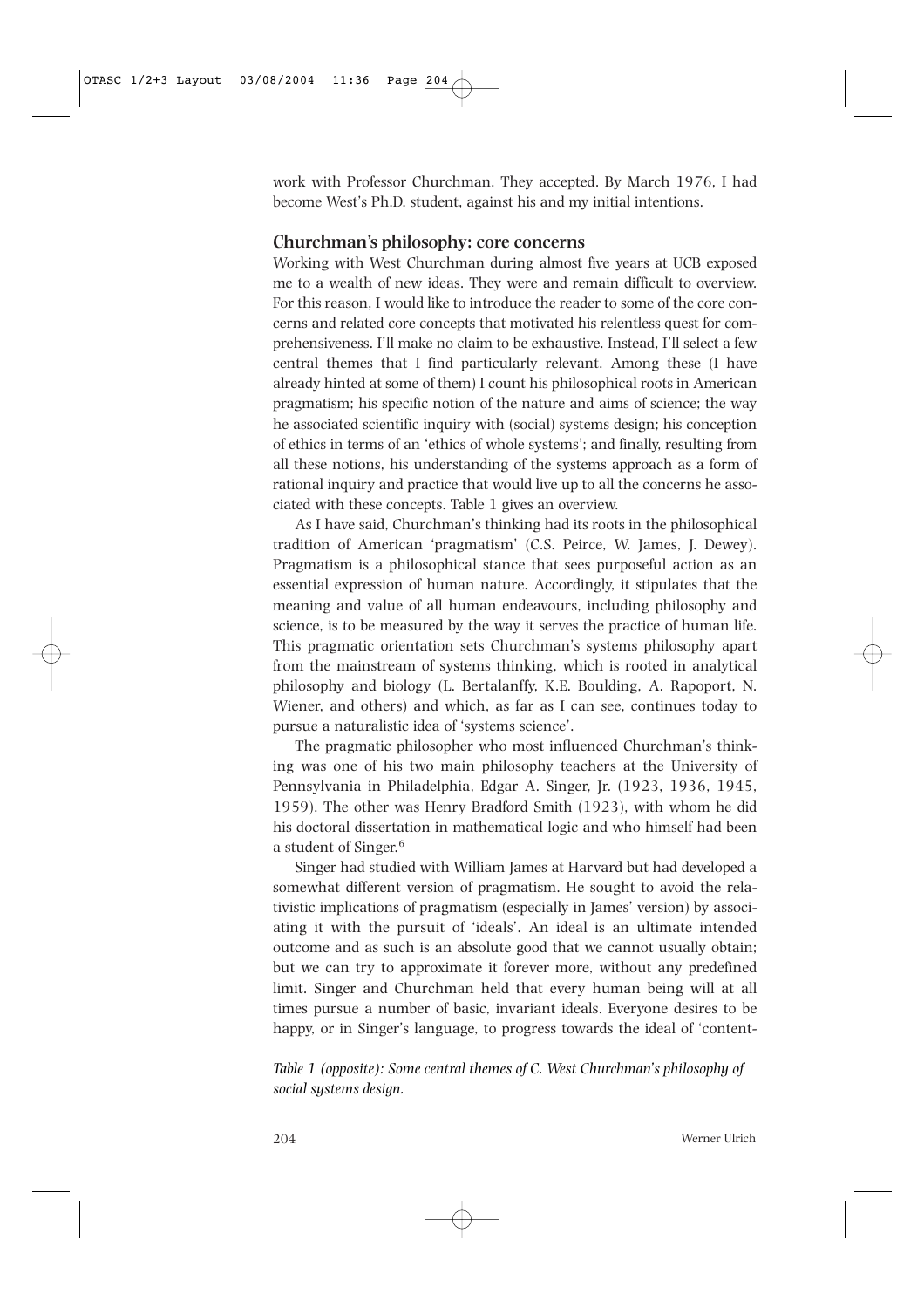| Core concerns                                               | Major concepts                                                        | Major reflections                                                                                                                                                                                                                                                                                                                                                                              |
|-------------------------------------------------------------|-----------------------------------------------------------------------|------------------------------------------------------------------------------------------------------------------------------------------------------------------------------------------------------------------------------------------------------------------------------------------------------------------------------------------------------------------------------------------------|
| American<br>pragmatism<br>(Peirce, James,<br>Dewey, Singer) | 'Pursuit of ideals'                                                   | Scientific inquiry, like all human activity, is of an ideal-seeking nature; hence, a<br>proper understanding and practice of science requires us to understand the<br>implications of this pursuit of ideals for our notions of truth, knowledge, science,<br>and so on.                                                                                                                       |
|                                                             | 'Improvement'                                                         | Improvement is a never-ending process of approaching ideals that as such cannot<br>be achieved. One way to analyse the process is in terms of alternatively wide<br>conceptions of purposeful activity in terms of the pursuit of goals, ends, and<br>ultimately, ideals ('ideal planning').                                                                                                   |
|                                                             | 'Teleological' or<br>purposeful nature of all<br>inquiry and practice | The rationality of inquiry and practice is to be measured by the purposes (goals,<br>ends, ideals) they serve and by the degree to which they approximate them<br>(teleological measurement).                                                                                                                                                                                                  |
| Ethics of<br>inquiry                                        | Inquiry in the<br>'imperative mood'                                   | Whether the purposes served by some inquiry are adequate can only be<br>understood by asking what <i>ought</i> to be the purposes; hence, well-understood<br>inquiry is always conducted in an 'ought' mood, whatever the conventional<br>concept of science says to the contrary and although most questions are asked in<br>an indicative ('is') rather than imperative ('ought') mood.      |
|                                                             | 'Whole systems ethics'                                                | Purposes can be properly chosen and evaluated only in terms of an ethics of<br>whole systems, for improvement is a property of the whole system. Any<br>system's improvement has to be assessed in terms of the improvement of the<br>respective larger system.                                                                                                                                |
| Science                                                     | 'Experimentalism'                                                     | Science is a model of inquiry based on the core ideas of empirical control of<br>assertions (prototype: laboratory experiment), teleological measurement, and<br>careful inference. Experimentalism combines the requirements of scientific<br>control with the insights of pragmatism so as to achieve a non-relativistic<br>pragmatism.                                                      |
|                                                             | Teleological theory of<br>measurement                                 | Adequate and accurate measurement is crucial for experimental control but is<br>impossible without pragmatic assumptions as to what is to be achieved by the<br>inquiry (purposes).                                                                                                                                                                                                            |
|                                                             | Pragmatic-dialectical<br>theory of experimental<br>inference          | Experimentally controlled observations always allow of different interpretations<br>and inferences; which ones are 'true' depends on pragmatic assumptions on the<br>purposes (goals, ends, ideals) to be pursued.                                                                                                                                                                             |
|                                                             | Inquiry as 'systems<br>design' and 'sweeping<br>in'                   | Since the adequacy of pragmatic assumptions can only be understood and<br>justified in terms of their whole-systems implications, well-understood inquiry is<br>to be considered as a form of systems design.                                                                                                                                                                                  |
|                                                             | Design of 'inquiring<br>systems'                                      | Designing adequate approaches to inquiry amounts to the design of inquiring<br>systems, i.e. forms of inquiry that have a built-in capability of exploring<br>('sweeping in') their own whole-systems implications.                                                                                                                                                                            |
| Social systems<br>design                                    | Operations research,<br>management science,<br>'systems approach'     | OR/MS and the systems approach are to be forms of science that do justice to the<br>insights of pragmatism and thereby extend the tools of classical experimental<br>science to the world of social problems.                                                                                                                                                                                  |
|                                                             | 'Enemies' of the<br>systems approach                                  | There are approaches to social problem solving that do not respect the rationality<br>criteria of a scientific approach but merely seek to achieve their own particular<br>rationalities (e.g. of a political or religious nature). Although they are the 'deadly<br>enemies' of the inquirer's conceptualization of rationality in terms of whole-<br>systems design, they cannot be ignored. |
|                                                             | The 'systems approach<br>and its enemies'                             | Although the 'enemies' subvert the inquirer's indispensable quest for<br>comprehensiveness, sound inquiry cannot avoid listening to them and trying to<br>do justice to them without abandoning the quest for comprehensiveness – the<br>ultimate paradox of all search for rational inquiry and practice.                                                                                     |

... C. West Churchman (1913–2004). Reminiscences, retrospectives, and reflections 205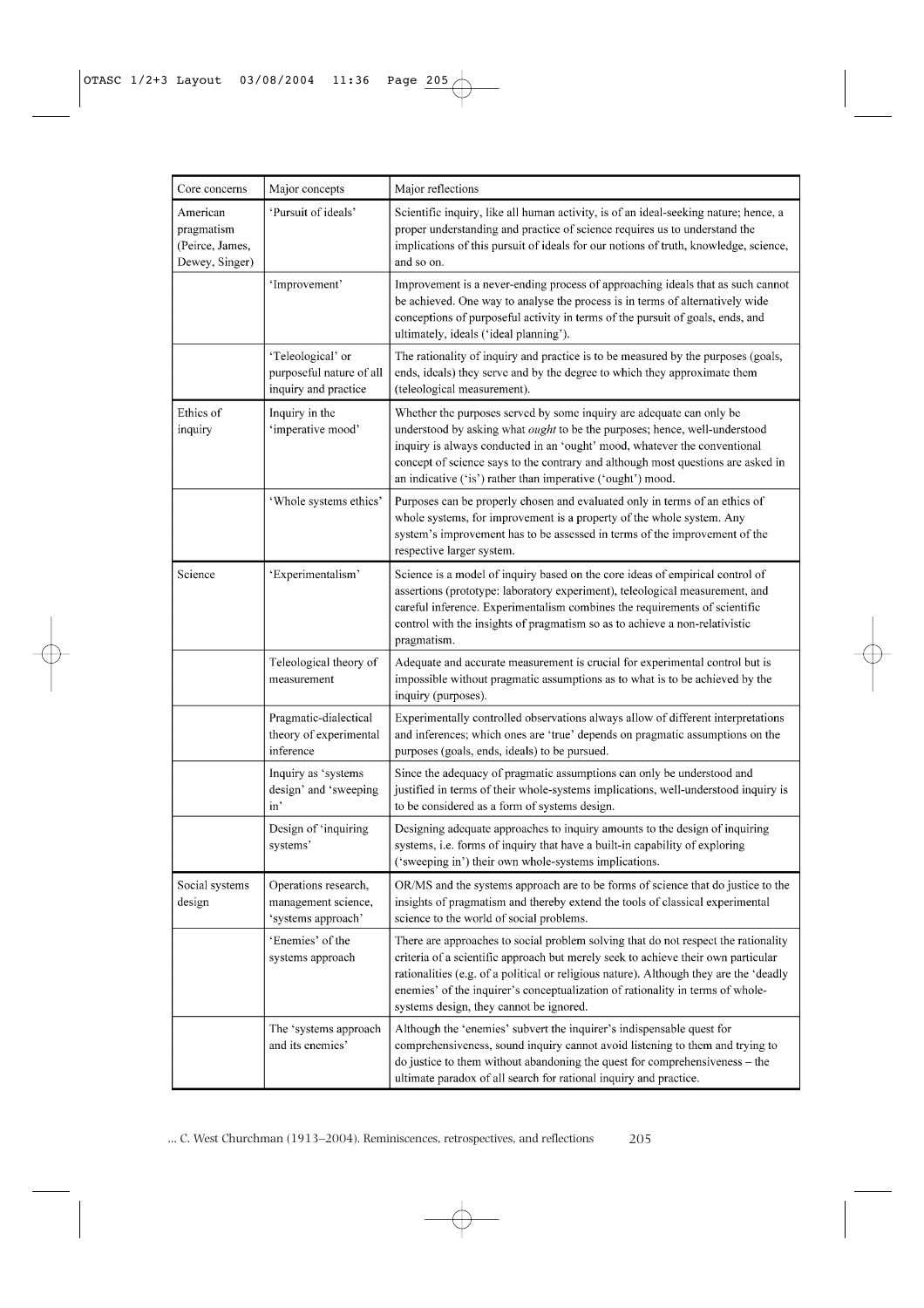6 Throughout Churchman's writings, we can recognize these two major influences. In Churchman's pragmatic-philosophical thinking, Smith represents the analytical pole and Singer the humanist pole.

ment'. Consequently, everyone also desires the 'knowledge' (education, information) and the 'power' (competence, control) necessary to promote one's contentment. Likewise, everyone desires 'plenty' of resources and opportunities to this end, and so on. Because we will always seek to get closer to these ideals, they provide us with an orientation for purposeful action; because they are absolute, they provides us with anchor points, as it were, for judging the merits of an action, namely, in terms of its progress towards the ideal. For both Singer and Churchman, the pursuit of ideals thus constituted a core element of rational action. This is why the concepts of 'ideal planning' and 'idealized design' were later to be so important for the systems approaches of Churchman and of Russell L. Ackoff, his first doctoral student at Penn and long-time collaborator (compare, for example, Ackoff 1974, 1981; also Ackoff and Emery 1972).

Two related core concepts of Churchman were his understanding of inquiry as a rational approach to securing 'improvement', and the importance he gave to a 'teleological' theory of measurement. All defining and calibrating of adequate measures of progress depends on pragmatic assumptions about the purposes to be served. But this poses a serious problem: how do we know that our individual purposes (the specific goals and ends by which we try to approximate ideals) are adequate? How can we avoid a total relativism of individual purposes in favour of a rational quest for improvement?

This is where two other core concepts of Churchman's come in, his understanding of rational inquiry as 'systems design', and his search for an 'ethics of whole systems'. For the answer to the above question is that we cannot, except by examining what our individual goals and ends mean for the whole of humanity. Kant had reached a similar conclusion before; but Churchman gave it a different, systems-theoretic twist. While all ethical approaches had thus far identified ethical action with individually good action, as measured either by the agent's goodwill (Kant) or responsibility for the consequences (Weber), Churchman accepted that the meaning and merit of ends could only be understood by identifying their whole-systems implications. Consequently, well-understood inquiry had to be conducted as a form of systems design and its ethics could only be an ethics of whole systems. Unlike conventional ethics, it recognized that no measure of progress could be valid unless it was applicable to the 'whole system' of relevant circumstances and concerns.7 In this radical sense, ethics became 'the theory of the appropriate goals of a system' (Churchman 1979: 21). Designing rational inquiry, too, gained a new sense; it now amounted to the design of 'inquiring systems' (Churchman 1971), that is, forms of inquiry that would have a built-in capability of exploring ('sweeping in') their own whole-systems implications.

The last of Churchman's central concerns that I want to discuss briefly is his notion of science. It results from all the previously mentioned considerations. Churchman did not reject the classical notion of science as an empirical and analytical method for controlling assertions, but he sought to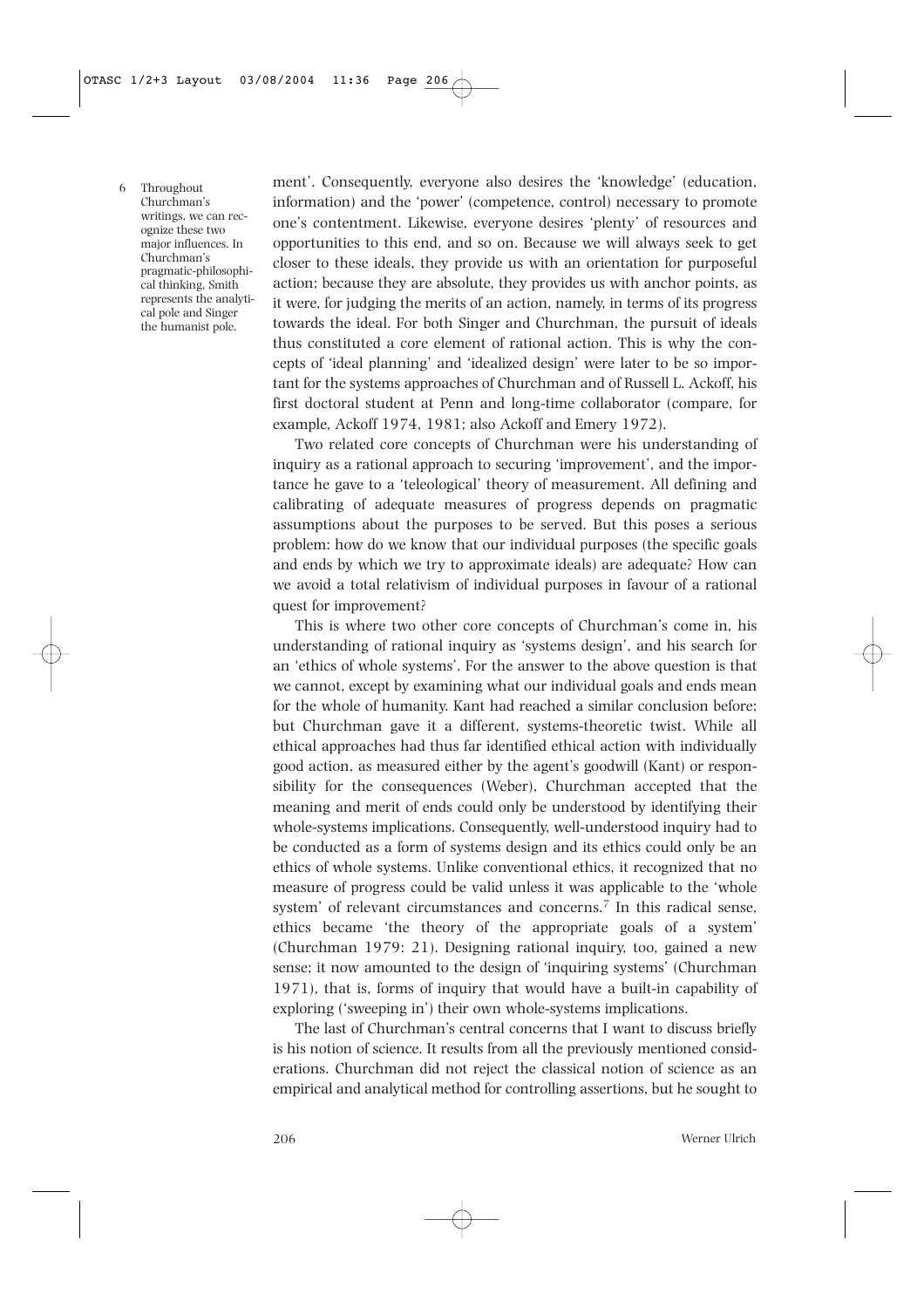enrich it so that it could be applied to society's problems. To this end, the pragmatic core concepts just discussed needed to be translated into a practical framework. Following Singer, Churchman and Ackoff initially called this framework 'experimentalist philosophy' or 'experimentalism'. They sought to develop it in many publications (compare, for example, Churchman 1938, 1948, 1959, 1961, 1972b; Churchman and Ackoff 1946, 1947, 1950a, 1950b; Ackoff 1953, 1962; Ackoff and Emery 1972).

The name of the framework was later to change; first to 'operations research', then to 'management science', later to 'systems approach' and in the end, to 'social systems design', as an approach that was to do justice to both the 'systems approach and its enemies'. Each change of name stood for a renewed attempt to revive the original ambition against the eternal tendency of being absorbed into the mainstream of the professional fields that had developed under these names. Each of these subsequent efforts was once again intended to demonstrate how the pursuit of ideals was possible in a rational manner, or in other words, how we can use science to better manage our human problems.

What at first may look inconsistent and disturbing to many a reader, namely, Churchman's seemingly technocratic faith in science and systems design as tools for securing improvement in the human condition, thus becomes understandable as a consistent expression of his far-reaching notion of rational inquiry. I do not know of any corresponding formulation in his writings, but I suspect 'science' as he understands it embodies the sum total of all it takes to achieve a rational pursuit of ideals. Science, then, is itself an absolute ideal; which in turn explains why it ultimately led him to a dialectical conception of inquiry in terms of the 'systems approach and its enemies', a conception that most professionals in the fields he had helped to establish found difficult to accept. He took the ideal of a scientific approach to managing human affairs seriously enough to follow it through to its ultimate consequence.

#### **A short biography of C. West Churchman**

In the 1930s, Churchman studied philosophy at the University of Pennsylvania in Philadelphia (BA in Philosophy, 1935; MA in Philosophy, 1936; Ph.D., 1938). At Penn he also began his career of half a century of academic teaching and writing. Already before completing his dissertation, in 1937, he became Assistant Instructor of Philosophy; in 1939, he was appointed Assistant Professor.

The beginning of the Second World War interrupted his career at Penn. From 1940 to 1945 he was serving as a mathematical statistician at the Frankford Arsenal of the US Army in Philadelphia, working on experimental methods of testing small-arms ammunition. Back at the University of Pennsylvania, the young assistant professor was elected Chairman of the Department of Philosophy - partly because he was brilliant and partly because the philosophical faculty was split into two contending pragmatic and analytical factions that could not agree on any other candidate.

... C. West Churchman (1913–2004). Reminiscences, retrospectives, and reflections 207

7 I have discussed the implication of this systems-theoretic shift of ethics a little further in Ulrich (1994: 32–34).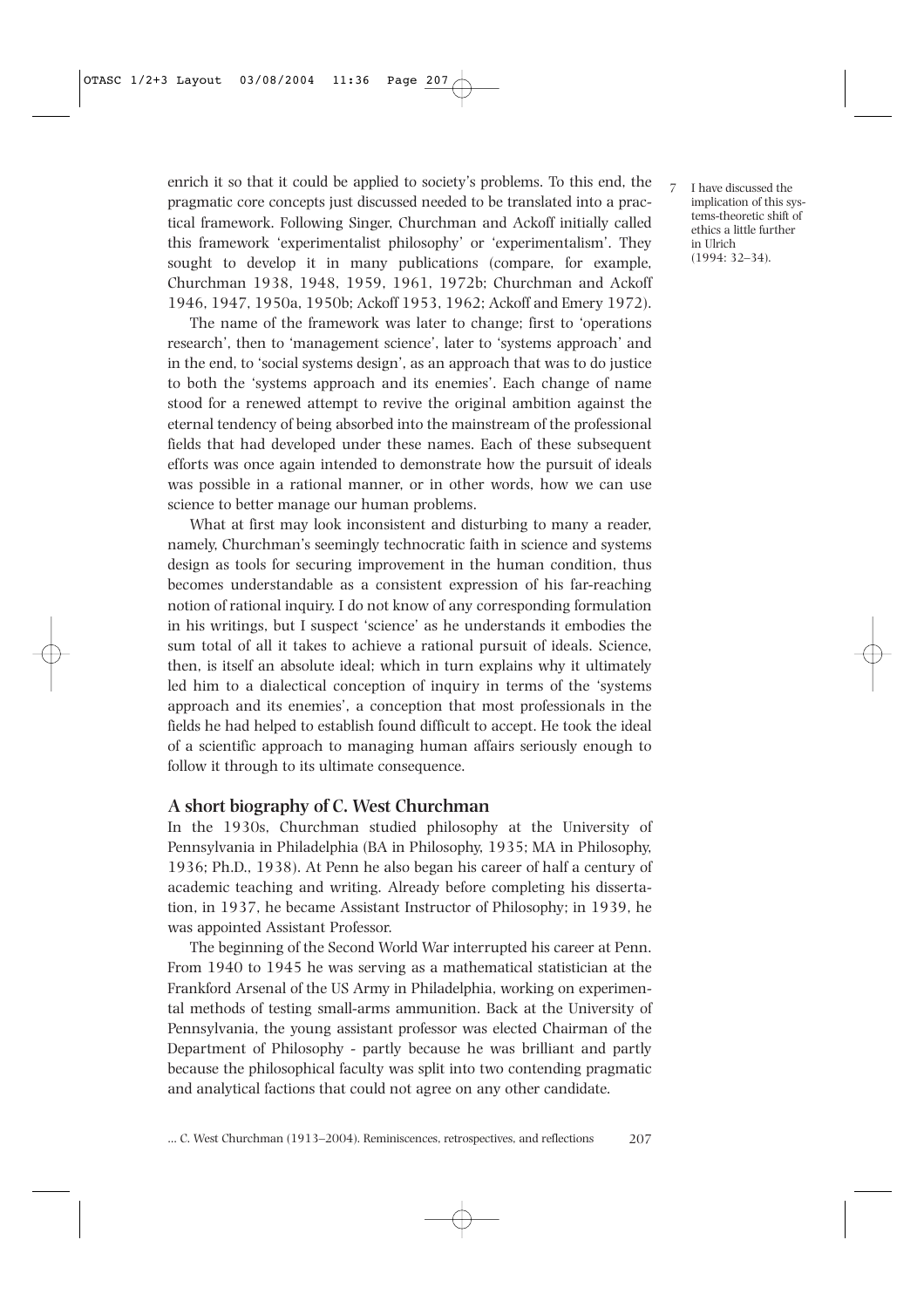In the years 1945 till 1948, he and Ackoff tried to establish in the Philosophy Department an 'Institute of Experimental Method'. It should have developed E.A. Singer's 'experimentalist' philosophy and apply it to societal issues such as problems of city planning, business management, education, and others. However, the Department did not appreciate the idea of practising philosophy as an applied discipline. The Institute could not be founded formally. Ackoff's teaching appointment was not renewed.

In 1948, Churchman consequently resigned his chairmanship of the Philosophy Department and accepted an appointment as Associate Professor of Philosophy at Wayne University (now Wayne State University) in Detroit, where Ackoff had gone the year before as an assistant professor. Again the Institute could not be founded, though, despite earlier promises of support. Churchman and Ackoff had to realize that they could not do what they wanted to do within philosophy departments. It cannot surprise us, then, that these early efforts were soon to be followed by academic appointments and mandates outside philosophical faculties.

But 1948 was also the year in which West's main philosophical book of those years, *Theory of Experimental Inference*, was published. His recognition grew so much in the philosophical community that when in the same year the first editor of *Philosophy of Science*, W.M. Malisoff, suddenly died, he was appointed his successor. From 1948 to 1958, Churchman served as the journal's second editor-in-chief.

In 1951, Churchman became Professor of Engineering Administration at the Case Institute of Technology in Cleveland, Ohio (now Case Western Reserve University). Ackoff moved to Case along with him and together, they immediately set up the first operations research (OR) group. By 1957, the group had increased to a strong multidisciplinary team of 30 faculty members. They also started a series of major annual OR conferences (1951–57) and began to teach the first short OR courses for industry practitioners (1952). The success of these initiatives (Dean 1994 gives a detailed account) led in 1954–55 to the establishment of the first MS and Ph.D. programmes in operations research. For the first time, opportunities were plentiful and Churchman and Ackoff were able to do what they had wanted to do.

During these years, the new fields of operations research and management science were really taking off. In the United Kingdom, the Operational Research Society (initially called Operational Research Club) was created in 1948; in the United States, the Operations Research Society of America (ORSA) was founded in 1952 and the Institute of Management Science (TIMS) soon followed in December 1953. Its mission should be 'to design a science of management that lived up to the standards of good science, whereas OR would be the practical application of that science' (Churchman 1994: 107; cf. 1955: 187f). Note that the founders of TIMS used 'Management Science' as a convenient label for 'science of management' rather than (as it was later increasingly understood) as a mere synonym for operations research.

To promote the new vision, TIMS quickly set up the journal *Management*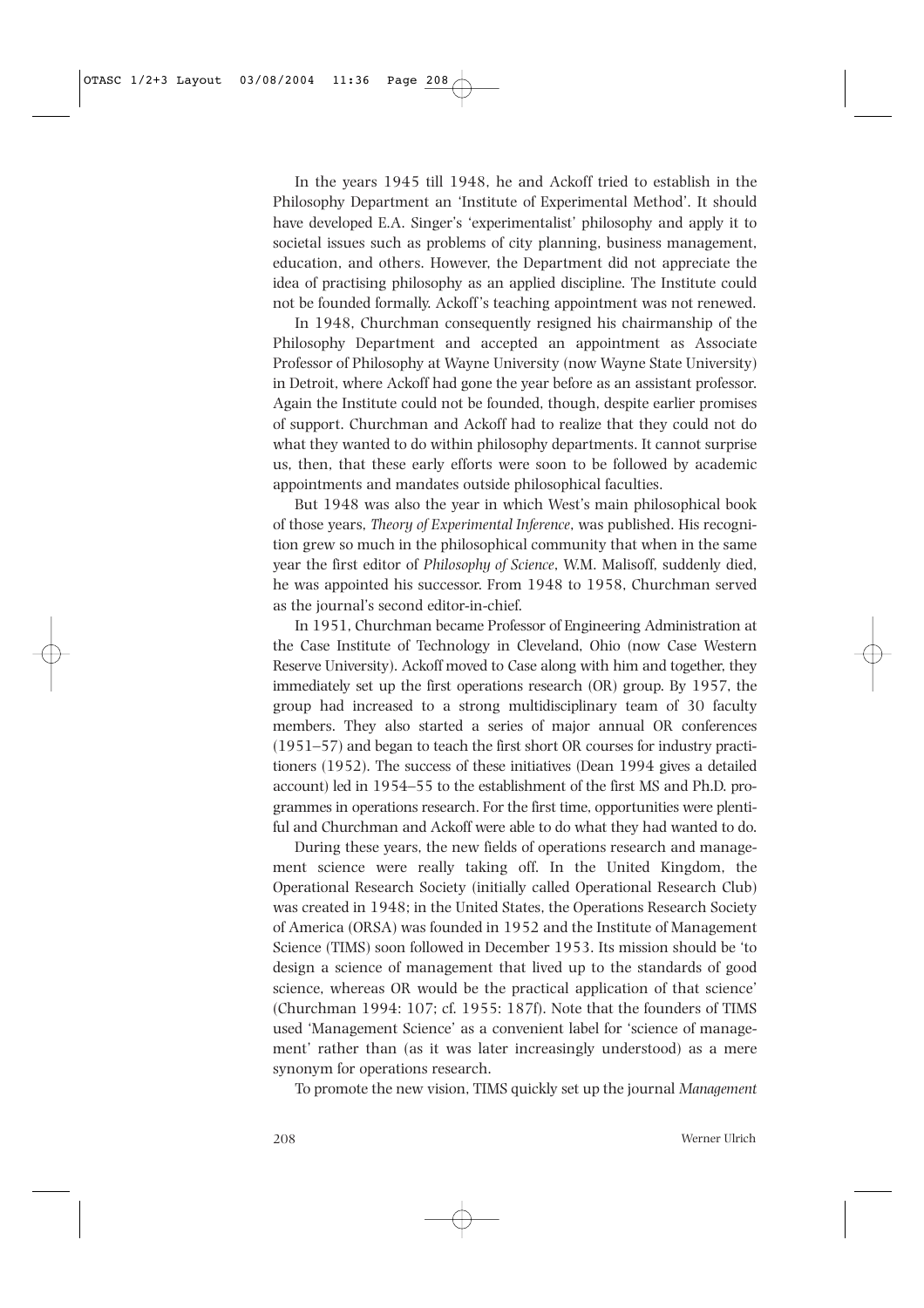*Science*. In 1954, Churchman became its first editor and managed to bring out the first issue by October of that year. Under his editorship until 1961, when R.M. Thrall succeeded him, the journal rapidly became the field's most prestigious journal and was of paramount importance for the development of operations research/ management science to a recognized academic and professional discipline. Despite the journal's success, however, it could not fulfil Churchman's original hopes, as he was to avow years later. With increasing scepticism, he observed the metamorphosis of the 'science of human administration' he had envisioned, in which mathematical modelling would play an important but by no means the only part, to a 'mathematics of management' (Churchman 1994: 103; cf. 1955: 197). Cooper (2002) and Hopp (2004) provide useful historical accounts.

In 1957, Churchman, Ackoff and Arnoff published their *Introduction to Operations Research*. It became the field's first internationally recognized textbook and brought them new fame. Churchman was offered a visiting professorship in the Graduate School of Business Administration of the University of California, Berkeley, and after a year became Professor of Business Administration there. Thus ended what must have been one of the most exciting and happiest times of his life, the years at Case.

At UCB, Churchman established Berkeley's graduate programme in operations research and co-founded the Center for Research in Management Science. Many additional appointments outside of the Business School made sure he did not get absorbed into the mainstream of his colleagues. Just to mention a few, from 1962 to 1963 he served as a research director of System Development Corporation. In 1963, consultations with NASA Director James Webb concerning the need to apply the tools of the space age to society's problems led to a decision by NASA to fund a Social Sciences programme at the Space Sciences Laboratory of the University of California at Berkeley; Churchman was appointed Research Philosopher and Associate Director of the Laboratory and until 1971 directed the programme. Other engagements included teaching mandates in the interdisciplinary Ph.D. programme of the Graduate Division of UCB and in other universities as well as consulting mandates with many commercial corporations, non-profit organizations, and government agencies. Among the latter were, in addition to the National Aeronautical and Space Administration (NASA), the US Office of Education; the Educational Testing Service Research Committee in Princeton, New Jersey; the US Department of Energy; the Texas Energy Council; the US Public Health Service's National Advisory Allergy and Infectious Diseases Council; and the US Fish and Wildlife Service. After retiring, in 1981, from his professorship in the Business School, he continued to teach at UCB as a Professor of Peace and Conflict Studies until 1996.

#### Major books<sup>8</sup>

Let us now turn to Churchman's major books, some of which I have already briefly mentioned. The first work to be mentioned after his doctoral thesis, *Toward a General Logic of Propositions* (Churchman 1938), is

... C. West Churchman (1913–2004). Reminiscences, retrospectives, and reflections 209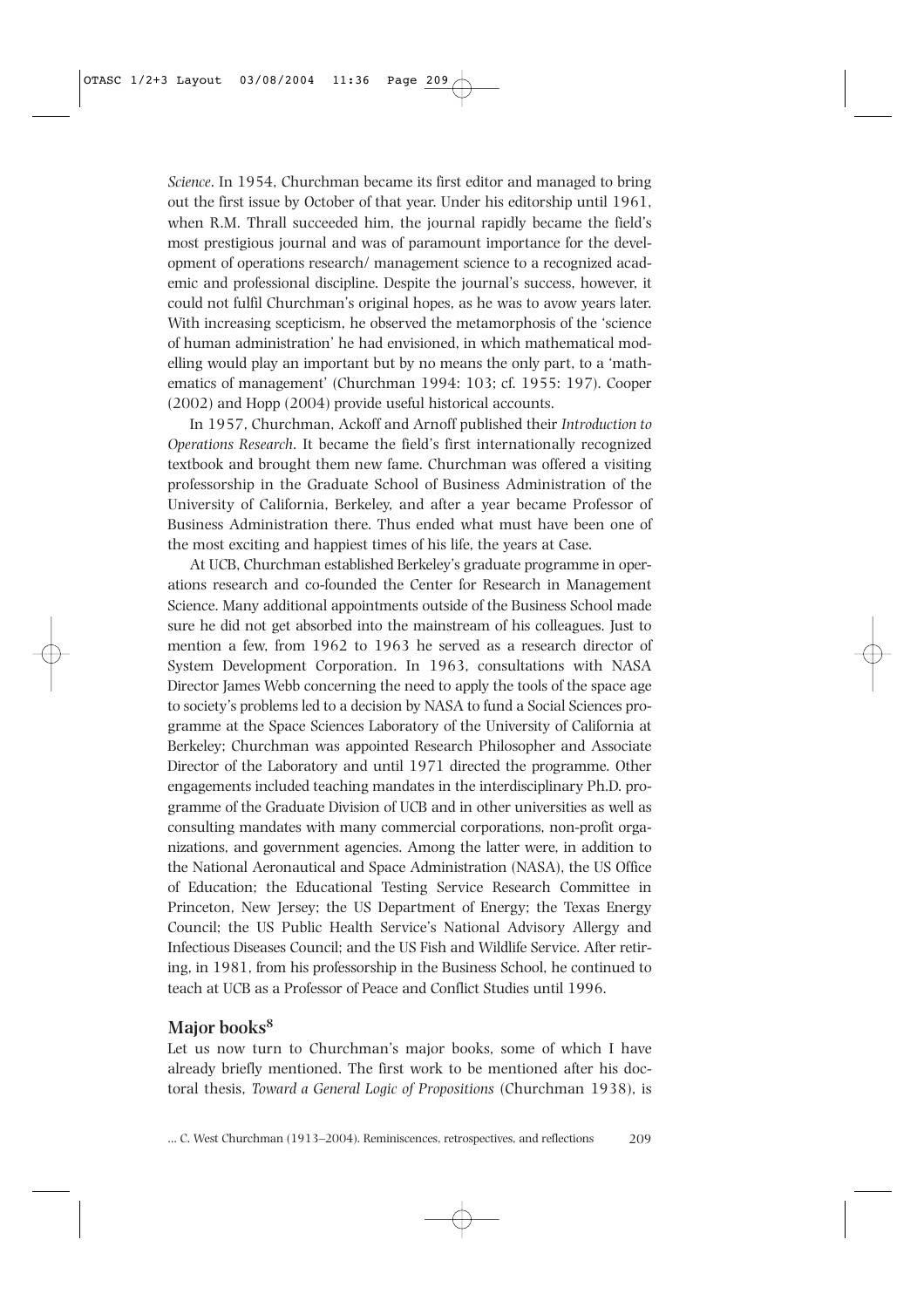8 This section has been adapted from Ulrich (2002b).

probably 'Psychologistics', a manuscript he co-authored with his then doctoral student R.L. Ackoff (Churchman and Ackoff 1946). It aimed to provide a framework for the social sciences that would conform to their experimentalist philosophy. Churchman (1961: ch. 7) later included a summary of this early effort in *Prediction and Optimal Decision*, a book to which we will turn in a moment; an extensive revision was published by Ackoff and Emery (1972) as *On Purposeful Systems*.

During those early years in the philosophy departments of Pennsylvania and Wayne Universities, Churchman also wrote his early masterpiece, *Theory of Experimental Inference* (1948), and co-authored with Russ Ackoff *Methods of Inquiry* (1950). *Theory of Experimental Inference*, especially, brought the young philosopher wide recognition in the philosophical community. It offered essential reflections on the experimental method, particularly concerning the importance and problems of metrology (the theory of measurement) and of statistical inference. It showed that there could be no single 'best' model of science - an insight to which the analytical philosophers and critical rationalists of that time had hardly advanced.

Although acclaimed by the philosophical community, the book stood alone against the mainstream tendency toward analytical philosophy. The American philosophical community honoured it not by taking up its argument but (as mentioned above) by entrusting its author with the editorship of its prestigious journal, *Philosophy of Science*.

After moving to Case together with Ackoff, they began their previously described initiatives in operations research, which led to the publication of *Introduction to Operations Research* (Churchman et al. 1957). The book defined operations research as a team-based, interdisciplinary 'application of scientific methods, techniques, and tools to problems involving the operations of a system' (Churchman et al. 1957: 8f and 18). Its purpose should be

to provide managers of the organizations with a scientific basis for solving problems involving the interaction of the components of the organization in the best interest of the organization as a whole. A decision which is best for the organization as a whole is called [the] optimum decision. (Churchman et al. 1957: 6)

#### And further,

The comprehensiveness of OR's aim is an example of a 'systems' approach, since 'system' implies an interconnected complex of functionally related components. (Churchman et al. 1957: 7)

The text strongly emphasized the necessity of avoiding any one-sided reliance on specific techniques or tools (e.g. of modelling). Operations research should maintain 'an openness of mind about techniques, together with a broad knowledge of their usefulness and an appreciation of the over-all problem' (Churchman et al. 1957: 12). As the programmatic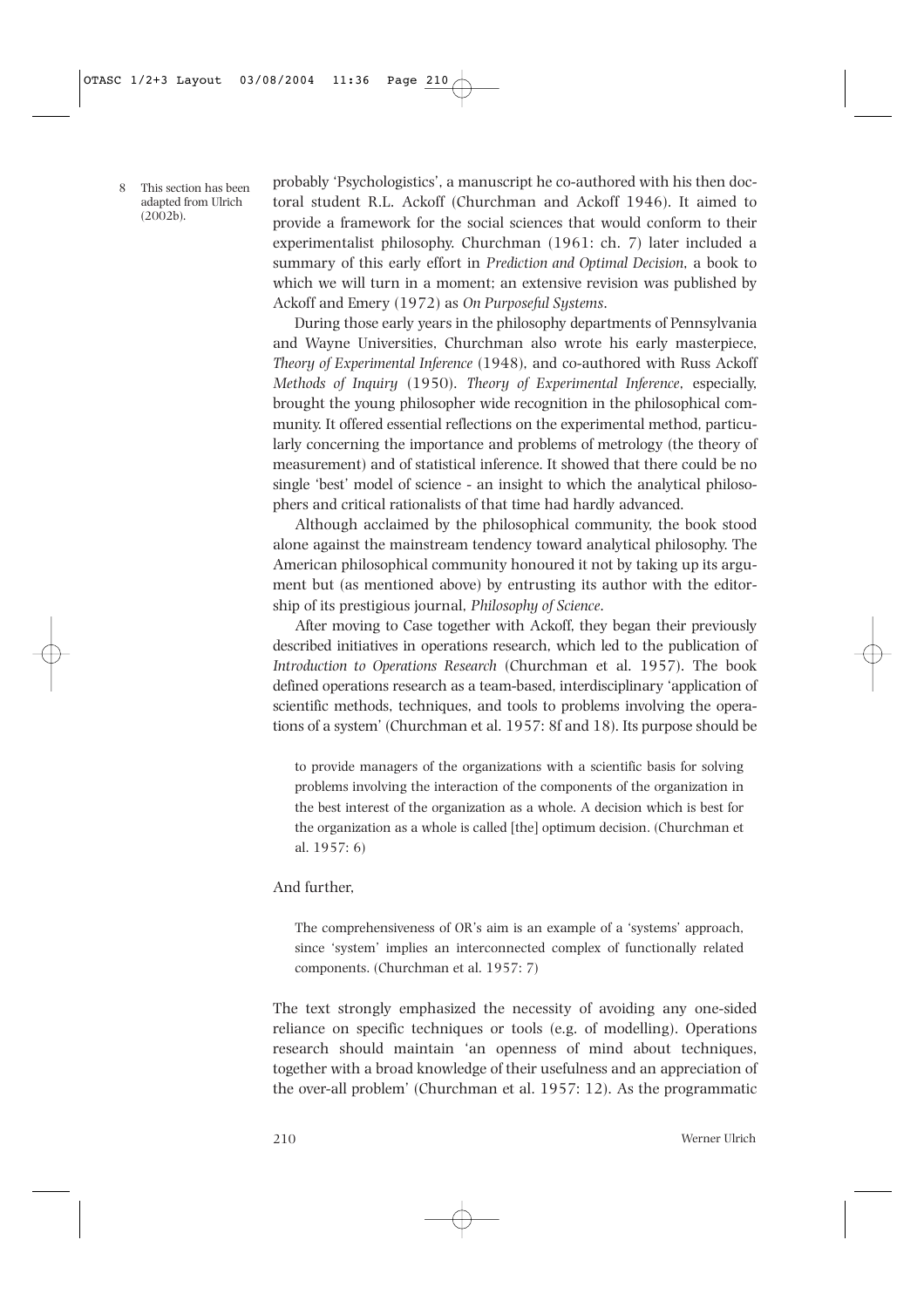title of the second chapter proposed, operations research should be 'the study of a system as a whole' (Churchman et al. 1957: 20). At least onethird of the text deals with philosophical and methodological aspects of such an interdisciplinary approach to real-world problem solving.

The book's success in promoting operations research as a new academic field had paradoxical consequences. The field rapidly developed into a highly technical discipline. The majority of its practitioners no longer thought of it in terms of an interdisciplinary science of management in the way Churchman and Ackoff had envisioned it, but as a field of applied mathematics and modelling.

Events somehow repeated themselves: the OR/MS (operations research/management science) community, as the field was now generally called, honoured its pioneer but did not really *hear* him. In 1954, Churchman became the first editor of *Management Science*; in 1962, he served as President of TIMS and in 1963, as its Council Chairman; from 1962 to 1965 he also was appointed to the Council of ORSA.

During these years he began, for the second time in his career, to swim against the stream. Returning to his original vision of a science of management, he once again sought to open the field up to the ethical dimension. In his difficult book of 1961, *Prediction and Optimal Decision: Philosophical Issues of a Science of Values*, he struggled to gain a basis for a scientific treatment of value judgements in applied science. The effort produced more questions than the book could possibly have answered, but I think it, nonetheless, provided a necessary bridge to his later work.

In the 1960s, Churchman took the step from operations research to the 'systems approach'. As with operations research and management science before, he wanted the systems approach to be understood as an effort of applied pragmatic philosophy. There he was out again swimming against the stream of the day, against those true believers in *The New Science of Management Decision* (Simon 1960; cf. Churchman 1970; Ulrich 1980) who thought that the new tools of systems engineering, RAND systems analysis, PPBS (project planning and budgeting system), and so on, would finally turn the art of decision making into a question of technique.

In 1968, Churchman presented two important books: *Challenge to Reason* and *The Systems Approach*. The first book offered a philosophical discussion of the question quoted at the outset of this essay, 'How can we design improvement in large systems without understanding the whole system ...?' (Churchman 1968a: 2). In spite of its philosophical nature, this book was distinguished by the American Academy of Management as one of the 'best books in management of the year 1968' - truly a distinction for an author who seeks to practise philosophy as an applied discipline! The second book (Churchman 1968b) was to become his most popular book; over 200,000 copies were sold. It, too, received a prestigious award, namely, the McKinsey Book Award as one of the best management books of the year.

The year 1971 was to see the publication of yet another important book, *The Design of Inquiring Systems*. It is one of the more difficult books by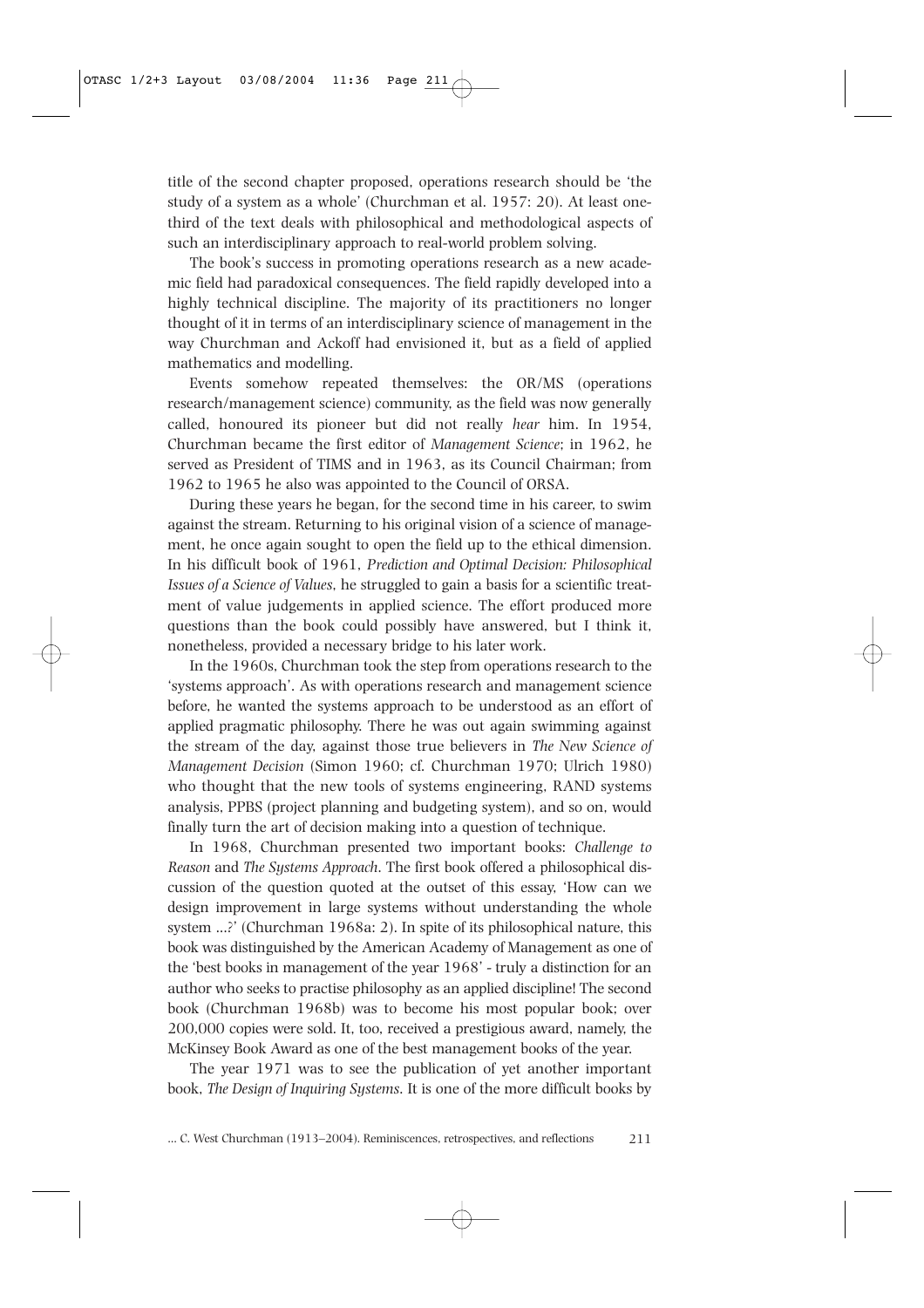Churchman, but perhaps it is also his most original one. It is the book that many, especially in the field of information systems design, today consider his best. It is certainly among his most influential books; it 'reached' a significant part of the academic community to which it was addressed and continues to be read and cited today. However, one should not see the book exclusively, or even mainly, as an essay on information systems design. In my understanding, the book represents yet another attempt by Churchman to pursue his fundamental vision. Improvement implies learning; can systems design *secure* learning? His idea was to look at different epistemological conceptions in the philosophical tradition as designs for 'inquiring systems', that is, systems that would be capable of learning. What could we learn from Leibniz, Locke, Kant, Hegel, and Singer about the possibilities and limitations of systems design in securing improvement?

As a stepping stone to discovering the inherent limitations of design, Churchman (1971: 6) employed the question of 'whether it is possible to tell a computer how to design an inquiring system' - not because he was eager to contribute to the development of artificial intelligence, but, rather, because this question should help 'to discover what in the research process is truly the "lonely" part, the part that cannot be designed, at least relative to a standard computer'. Just to mention one basic finding of this very rich book: each design is bound to remain incomplete in respect of at least one crucial aspect. None can validate by itself all the conditions that would secure learning. Hence it is always a relevant question for systems designers to ask: What is a design's supposed 'guarantor of design', that is, where are its built-in sources of deception? (for a more extensive discussion, see Ulrich 1985).

In his subsequent major book, *The Systems Approach and Its Enemies*, Churchman (1979) took up a similar concern, though in a different way. With the provocative term 'enemy', he meant to point to the irreconcilable conflict between the whole-systems perspective of the systems approach and other perspectives that contest its rationality. Their kind of rationality may be the 'private', subjective rationality of politics, morality, religion, or aesthetics (examples that easily come to mind are the recent anti-globalization protests of environmentalists and other citizen groups, or the contemporary crisis of understanding between parts of the Islamic world and Western democracies); but that did not mean to him, as the book's title is sometimes misunderstood, that their concerns should be ignored or suppressed. Rather, Churchman understood them dialectically as opportunities for the systems perspective to understand its own deep-seated limitations. What systemic inquiry needs more urgently than ever-new analytical techniques, are better ways to appreciate such other rationalities dialectically as that which they are - mirrors of its failure to be comprehensive (Ulrich 1983: 34). I would argue that in the *Enemies*, the systems approach for the first time has become truly self-reflective with respect to the value content of its seemingly value-neutral quest for comprehensiveness.

Churchman's last single-authored book is *Thought and Wisdom* (1982b). Although all his books describe his personal journey, this is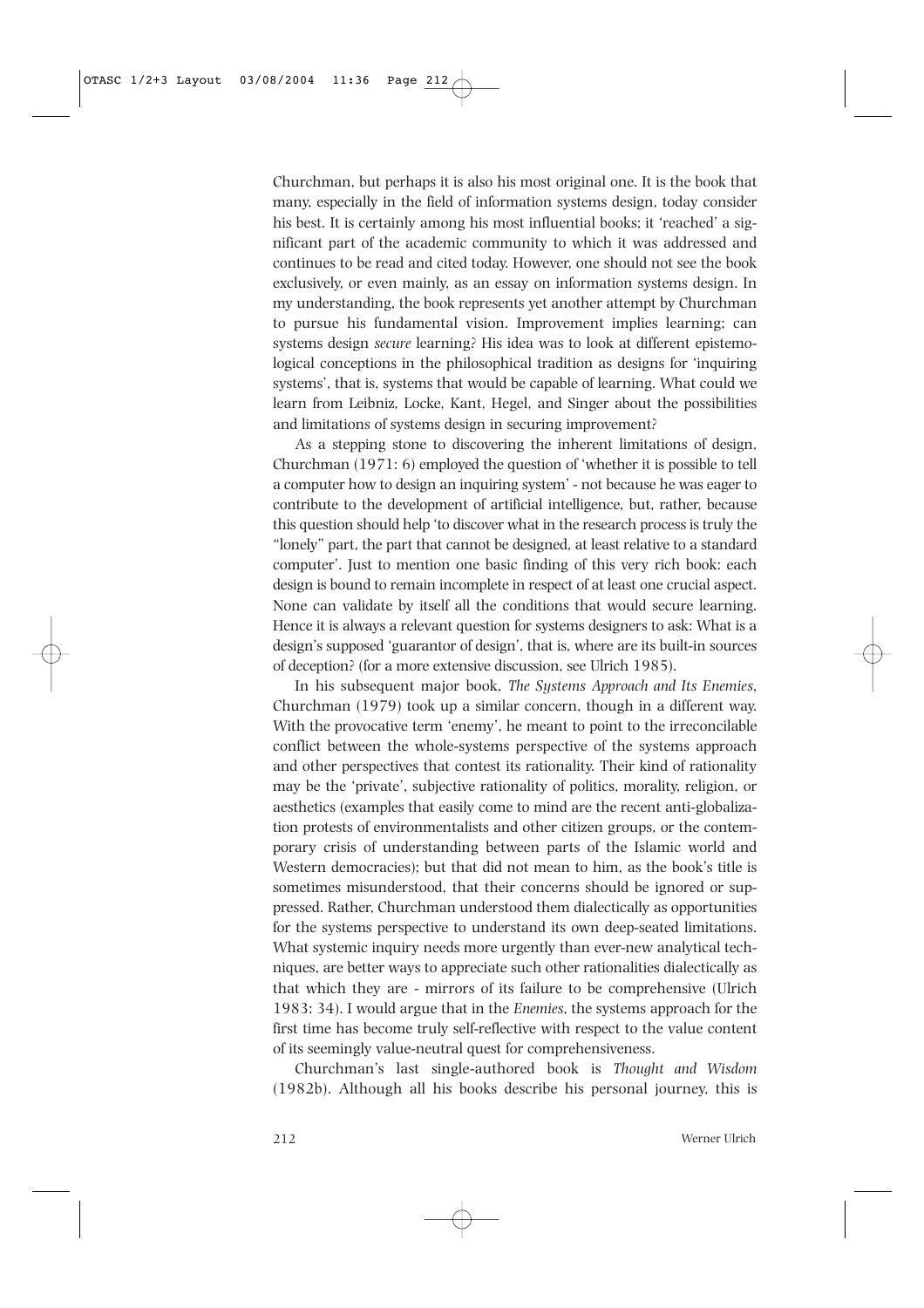surely his most personal book ever. It offers a self-reflective account of his never-ending struggle to probe the limits of the human intellect in understanding, and better managing, the complex social and environmental issues of our epoch. No need to say, he remained aware up to the last page that the struggle, far from being completed, had hardly begun:

I had not planned that this final chapter would come to a conclusion, except that I would stop writing. (Churchman 1982: 135)

#### **Conclusion**

I would like to conclude this commemorative essay with a few reflections on what remains of West Churchman's work and what it may take to carry it forward. In this context I would like to return to the question that I raised in the second section, of whether my reading of Churchman's ideas was doing justice to his intentions. I believe this is indeed the case, and I would like to explain why I think so.

Looking back on the development of his thought, from its origins in American pragmatism and mathematical logic, through his early efforts to develop an 'experimentalist' philosophy of science, to his work on operations research, management science, and the systems approach, and ultimately to his mature thought on social systems design in terms of 'inquiring systems' and the 'enemies', a central theme becomes visible in the variety of his writings. All these efforts consistently aimed at his lifelong ambition of expanding the application of science to the realm of organizational transformation and social change.

His perseverance in pursuing this effort, but also his occasional despair, become understandable if one considers that the more he opened his notion of scientific inquiry up and adapted it to the requirements of his ambition, the more his methodological core principle of 'sweeping in' was bound to lead him into a fundamental, unresolved dilemma of his philosophy of science. On the one hand, science, if it was to live up to his ambition, needed to be practised as a systems approach that would, in each specific application, consider the whole system that might be relevant to a problem; on the other hand, science had no conceivable method for achieving this. I think this dilemma became the core difficulty with which he was struggling in much of his work since (at the latest) the 1970s.

His way out of the dilemma was, ultimately, the concept of the 'enemies'. Enemies, as I understand West Churchman, are those viewpoints which contest and undermine the system designer's quest for wholesystems rationality - and with it, for whole-systems ethics - by elevating their own partial rationality to the status of the only arbiter of rationality. The systems approach must not commit the same error but must take the enemies seriously, for otherwise it betrays its own quest for comprehensiveness. West suggested that the four most important sources of such unholy particularism were to be found in politics, morality, religion, and aesthetics. A proper notion of systemic inquiry thus needed to find ways of incorporat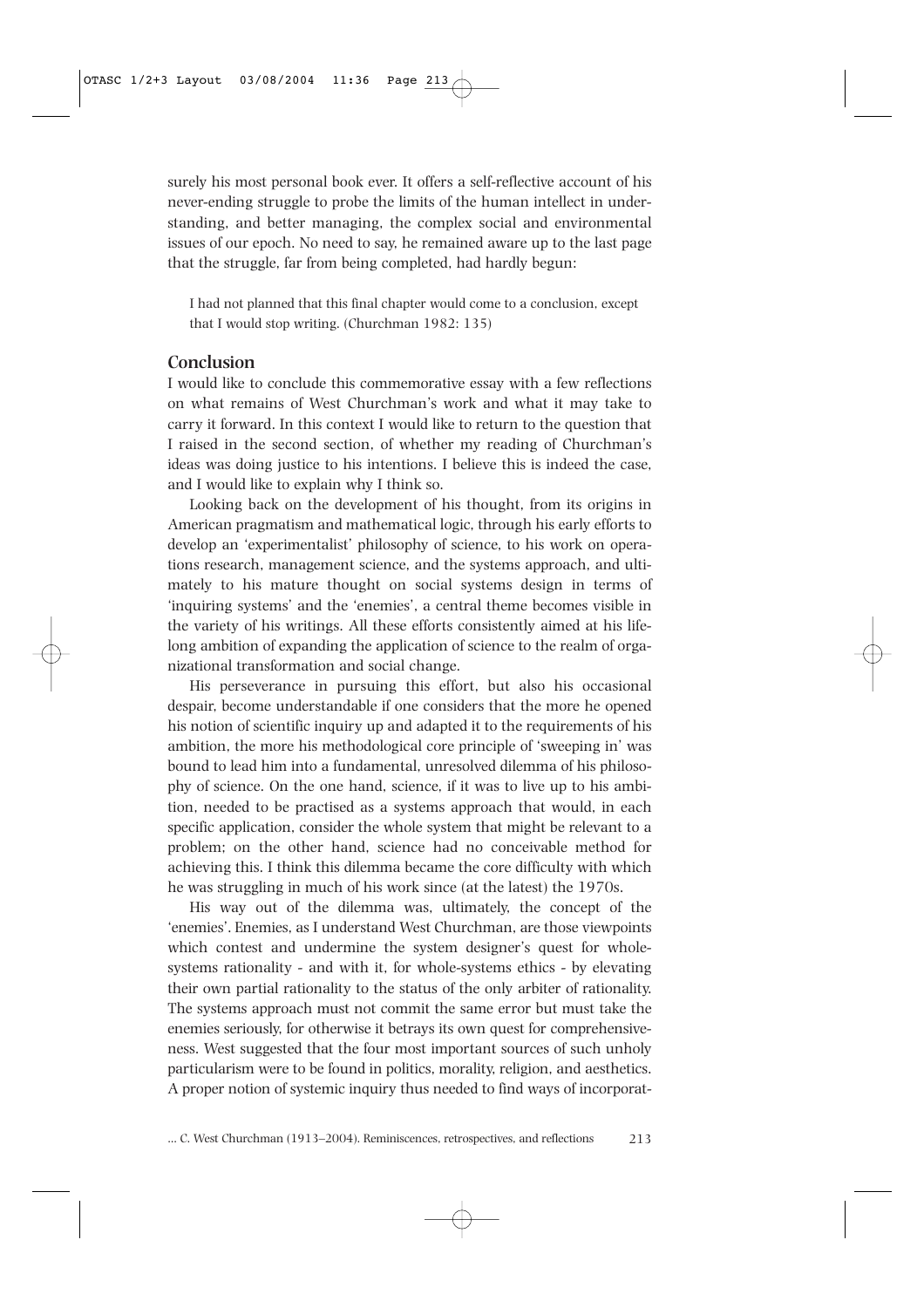ing these enemies, in the dialectical sense suggested above. This ultimately meant to him that his hero, the systems designer, had to heed the biblical message: 'Love your enemy' and ultimately, '*Be* your enemy' (Churchman 1979: 149–51 and 204–14). That is to say, a systems designer should so much sympathize and identify with the enemies that he or she could understand their objections authentically and could then scrutinize his or her systems maps and designs in the light of these objections.

Churchman, of course, wants us all to become systems designers, whenever we do a piece of inquiry or otherwise engage in purposeful action. If we understand ourselves as systems designers, we will ultimately have to see ourselves as our own enemies, that is, become self-reflective:

If your *are* your enemy, you can begin to learn what you yourself are like, as you look on yourself from the vantage point of the enemy: how foolishly you push one point of view, of model building, statistical analysis, game theory, ethics, or holism. (Churchman 1979: 214)

I believe this idea embodies a significant revision of the contemporary notions of 'sound science' and sound professional practice. However, as Britton and McCallion observe in their remarkable overview of the Singer-Churchman-Ackoff school of thought (it is actually rather an overview of the 'experimentalist' framework underpinning it):

When one becomes one's own enemy, the scientific strategy will be seen in a new light, and can be modified accordingly. Churchman discusses the nature of the enemies but provides no guide on how to be your own enemy. (Britton and McCallion 1994: 498)

Churchman was the first philosopher to take the systems idea seriously enough to examine its epistemological implications; but in the end, these implications were so overwhelming that his inquirer, the systems designer, had to become a hero who was fighting a lonely struggle. The struggle turned out to be too heroic to have a chance of being taken up by the academic community at large. The trouble was that Churchman pursued his epistemological insights so consistently and relentlessly that in the end, his understanding of the task he had set himself left him no room for translating these insights into a practicable, yet philosophically tenable, framework for critical inquiry and practice. As such, his 'systems approach' ended up being a sceptical rather than a critical approach as I would understand it.

Another reason why Churchman's systems designer had to become a somewhat hopeless hero probably was that this hero grew up in the world of the 1950s and 1960s, when pursuing a rational approach to society's problems meant to apply the tools which were available and *en vogue* at that time and to which West himself had contributed so much. To a large extent, these tools were based on a goal-seeking model of human behaviour and an engineering view of planning that both appear rather narrow,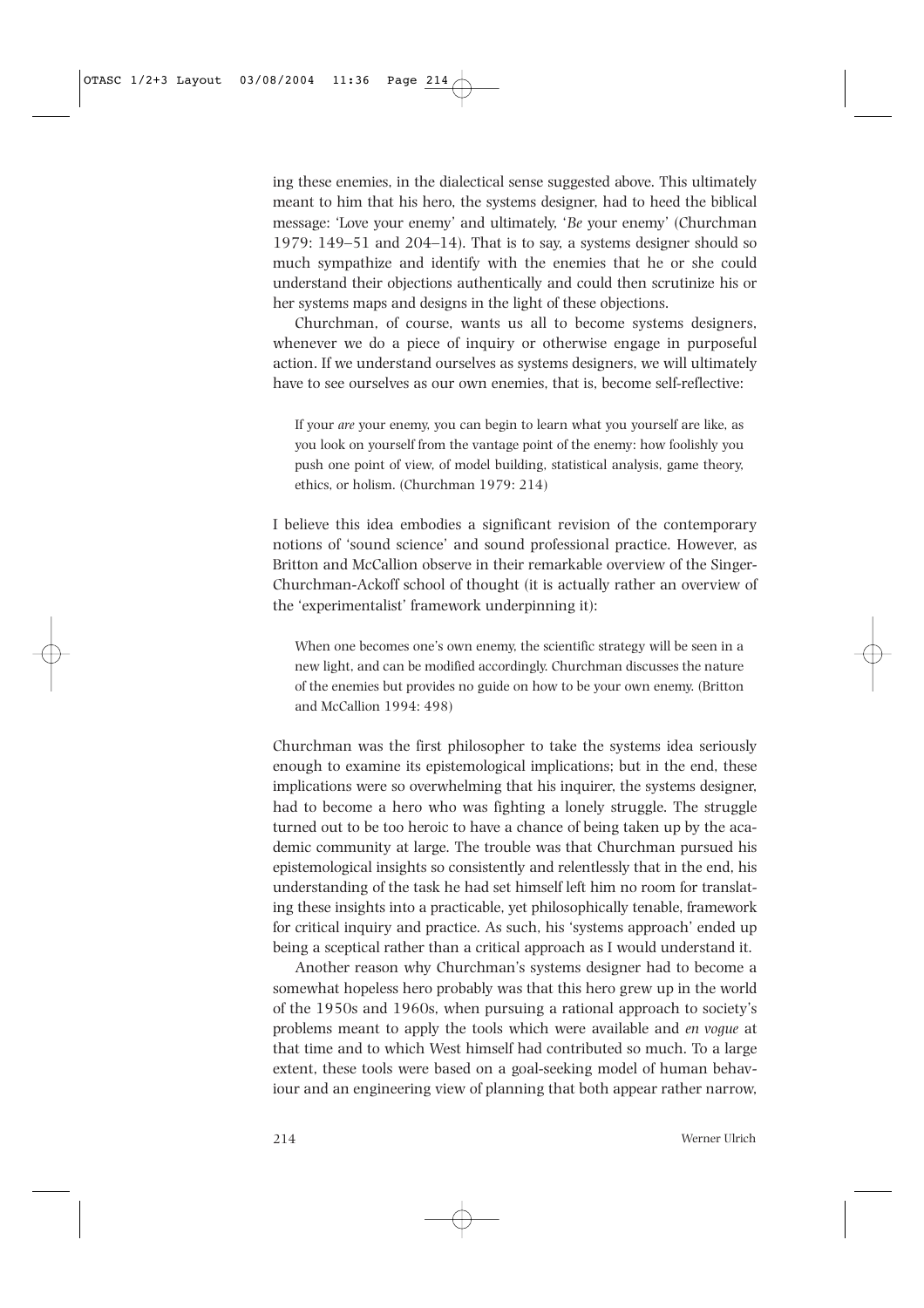if not naive, to us today. From today's viewpoint, with the benefit of historical distance and of complementary 'soft' and 'critical' approaches being available, we refer to this perspective as 'hard systems thinking' and have a better grasp of its limitations (which is not to say it does not have its proper applications); but at the time when West Churchman was developing his ideas, he did not have these advantages.

We have to be all the more grateful to West Churchman that he, like no other scholar of his epoch, was working at the limits of the fields he had co-founded and thus helped us become aware of their limitations. But does that mean that in order to remain faithful to his intentions, we must stay within those limitations? I do not think so. As I know West, he would have been the first to get rid of them, had he enjoyed the distance and the additional approaches available to us today. After West Churchman, the systems approach cannot be what it was before. As Peter Checkland concluded in a review of the importance West's work had to him:

Churchman demonstrates in all his work, but especially in *The Design of Inquiring Systems,* that the epistemology of a systems approach, as embodied in systems engineering, systems analysis, and 1960s management science and operations research, contains many subtle traps for the unwary. His body of work makes it impossible subsequently to display the naive hubris with which a systems approach was advocated at that time. His method is to adopt the epistemology of 'hard' systems thinking and then to reveal its problems. This approach makes that revelation cogent, but by basing itself upon the hard paradigm of the assumption of a systemic world and the need to design goal-seeking systems within it, it cannot transcend that *Weltanschauung.* (Checkland 1988: 383)

I would argue that any attempt to take West Churchman's work seriously today and to bring it to bear on our contemporary notions of sound science and sound professional practice, will require us to deal with the methodological implications of his unresolved dilemma. As Churchman himself concluded in the *Systems Approach and Its Enemies*:

The choices for the hero-planner seem clear. One option is to maintain the spirit of the classical laboratory by collecting just those data that appear relevant and can be obtained objectively ... The other option, the harder one, is to recognize that the unpredictable human is an essential aspect, and to begin to invent a methodology in which human bias is a central aspect. Will this methodology be 'scientific'? No, if we doggedly stick to the assumption that the classical laboratory *is* the basis of science. Yes, if 'science' means the creation of relevant knowledge about the human condition. (Churchman 1979: 62)

Looking back on my years with West at UCB, I see more clearly than I did at the time what was motivating much of my work on critical systems heuristics (CSH) and why its methodological core concept became the idea of promoting a systematic, discursive process of boundary critique.9 The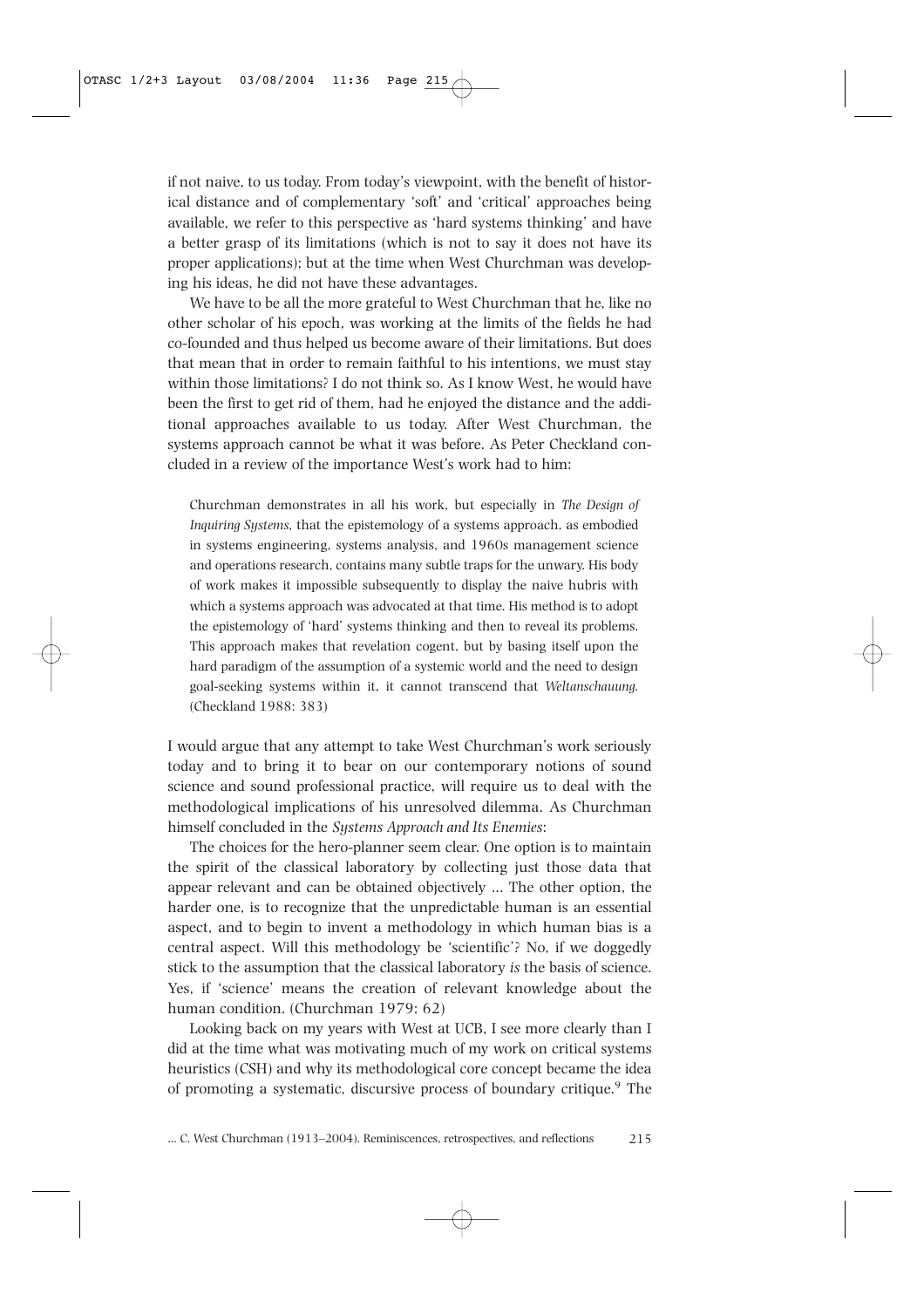By 'boundary critique' I mean a critical employment of boundary judgements, that is, the way we delimit the relevant 'whole system' that we actually consider in professional intervention or inquiry, whether consciously or not. There are two basic applications of boundary critique: handling boundary judgements in a reflecting, transparent way, and using them for emancipatory purposes against those who may not handle them so. The term is just a convenient short label for what in *Critical Heuristics of Social Planning* (Ulrich 1983) I preferred to call 'the critical employment of boundary judgements'.

principle of boundary critique had to replace the sweep-in principle in the role of a methodological core concept, I believe, because CSH embodies a methodological pragmatization of precisely this hope of West Churchman: that we should 'begin to invent a methodology in which human bias is a central aspect'. No need to say, I am only too aware that the search for such a methodology, far from being completed, has hardly begun.

#### **Works cited and recommended reading**

*Note: Recommended essays that offer complementary appreciations of West Churchman's work are marked with an asterisk (\*).*

Ackoff, R.L. (1953), *The Design of Social Research*, Chicago: University of Chicago Press. —- (1962), *Scientific Method: Optimizing Applied Research Decisions*, New York: John Wiley.

—- (1974), *Redesigning the Future*, New York: John Wiley.

—- (1981), *Creating the Corporate Future*, New York: John Wiley.

\*—- (1988), 'C. West Churchman', *Systems Practice*, 1: 4, pp. 351–55.

- —- and Emery, F.E. (1972), *On Purposeful Systems*, London: Tavistock Publications.
- \*Blum, H. (1988), 'A health planner meets C. West Churchman', *Systems Practice*, 1: 4, pp. 357–65.
- \*Britton, G.A. and McCallion, H. (1994), 'An overview of the Singer/ Churchman/Ackoff school of thought', *Systems Practice*, 7: 5, pp. 487–21.
- \*Checkland, P.B. (1988), 'Churchman's "anatomy of systems teleology" revisited', *Systems Practice*, 1: 4, pp. 377–84.
- Churchman, C.W. (1938), *Towards a General Logic of Propositions*, Ph.D. dissertation, Dept. of Philosophy, University of Pennsylvania, Philadelphia.
- —- (1948), *Theory of Experimental Inference*, New York: Macmillan.
- —- (1955), 'Management Science, the journal', *Management Science*, 1: 2, pp. 187–88.
- —- (1959), 'Why measure?' in C.W. Churchman and P. Ratoosh (eds.), *Measurement: Definitions and Theories*, New York: John Wiley, and London: Chapman & Hall, pp. 83–94. Reprinted in R.O. Mason and E.B. Swanson (eds.) (1981), *Measurement for Management Decision*, Reading, MA: Addison-Wesley, pp. 40–49.
- —- (1961), *Prediction and Optimal Decision: Philosophical Issues of a Science of Values*, Englewood Cliffs, NJ: Prentice-Hall.
- —- (1968a), *Challenge to Reason*, New York: McGraw-Hill.
- —- (1968b), *The Systems Approach*, New York: Delacorte Press, paperback edn. 1969 (second, revised edn. 1979) by Dell Publishing, New York.
- —- (1970), 'The artificiality of science, review of Herbert A. Simon's book "The Sciences of the Artificial"', *Contemporary Psychology, A Journal of Reviews*, 15: 6, pp. 385–86.
- —- (1971), *The Design of Inquiring Systems: Basic Concepts of Systems and Organization*, New York: Basic Books.
- —- (1972a), 'The Systems Approach: A Philosophical Overview', developed from a talk given at the St Gallen Symposium, May 1972, *Internal Working Paper No. 16*, Social Applications of Resource Information, Space Sciences Laboratory, University of California, Berkeley, October 1972.
- —- (1972b), 'Measurement: a systems approach (a review of Theory of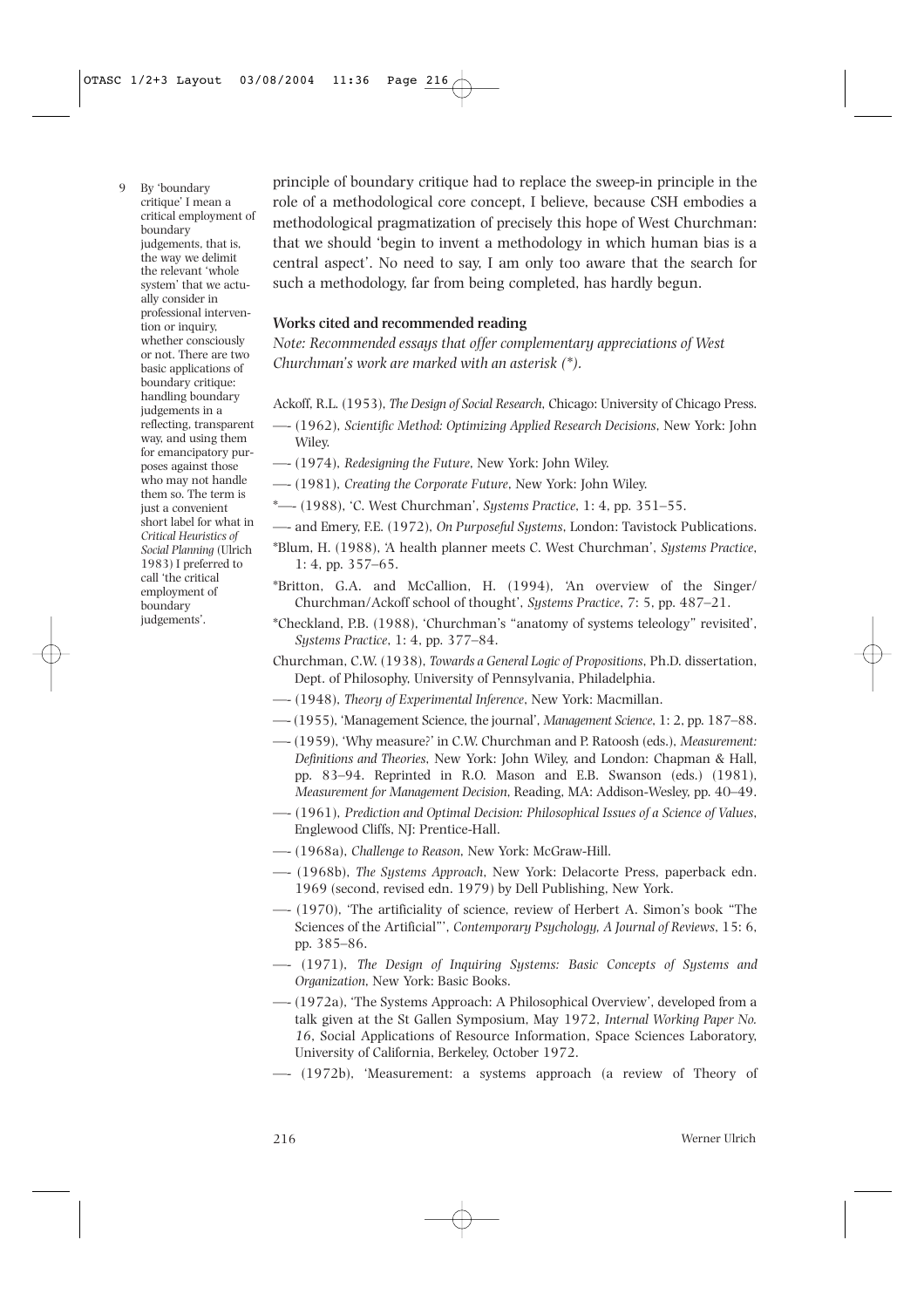Experimental Inference after 21 years)', in J. Leach, R. Butts and G. Pearce (eds.), *Science, Decision and Value*, proceedings of the Fifth University of Western Ontario Philosophy Colloquium, 1969, Dordrecht, the Netherlands and Boston, MA: D. Reidel Publishing, pp. 70–86.

- —- (1973), 'Perspektiven des Systemansatzes', in B. Hentsch and F. Malik (eds.), *Systemorientiertes Management*, Berne: Haupt, pp. 147–54. (English version: (1974), 'Perspectives of the systems approach', *Interfaces,* 4: 4, pp. 6–11.
- —- (1979), *The Systems Approach and Its Enemies*, New York: Basic Books.
- —- (1982a), 'An appreciation of Edgar Arthur Singer, Jr.', in C.W. Churchman, *Thought and Wisdom*, Seaside, CA: Intersystems Publications, ch. 10, pp. 116–35.
- —- (1982b), *Thought and Wisdom*, Seaside, CA: Intersystems Publications.
- —- (1990), 'Ackoff comes of age', *Systems Practice,* 3: 2, pp. 125–30.
- —- (1994), 'Management science: science of managing and managing of science', *Interfaces*, 24: 4, pp. 99–110.
- —- and Ackoff, R.L. (1946), 'Psychologistics', mimeograph, Philadelphia: University of Pennsylvania Press, (revised edn. (1947), mimeograph, Philadelphia: University of Pennsylvania Faculty Research Fund).
- —- (1947), 'An experimental definition of personality', *Philosophy of Science*, 14: 1, pp. 304–32.
- —- (1950a), *Methods of Inquiry: An Introduction to Philosophy and Scientific Method*, St. Louis: Educational Publishers.
- —- (1950b). 'Purposive behavior and cybernetics'. *Social Forces,* 29: 1 (October), pp. 32–39.
- —- and Arnoff, L.E. (1957), *Introduction to Operations Research*, New York: John Wiley.
- Cooper, W.W. (2002), 'The founding of TIMS', website of the journal *Interfaces,* Section 'OR/MS History', http://www.interfaces.smeal.psu.edu/ [last accessed 8 April 2004].
- \*Dean, B.V. (1994), 'West Churchman and operations research: Case Institute of Technology, 1951–1957', *Interfaces*, 24: 4, pp. 5–15.
- Hopp, W.J. (2004), 'Fifty years of Management Science', *Management Science*, 50: 1, pp. 1–7.
- \*Ivanov, K. (2001), 'The systems approach to design, and inquiring systems: Scandinavian experiences and proposed research program', *Information Systems Frontiers*, 3: 1, pp. 7–18.
- \*Koenigsberg, E. and van Gigch, J.P. (1994), 'Introduction: In celebration of the 80th birthday of C. West Churchman, born Mount Airy, Pennsylvania, August 29, 1913', *Interfaces*, 24: 4, pp. 1–4.
- \*Mason, R.O. (1988), 'Exploration of opportunity costs and consideration for future generations: two lasting contributions to systems thinking', *Systems Practice*, 1: 4, pp. 367–84.
- $-$  (1994), 'Securing: one man's quest for the meaning of therefore', *Interfaces*, 24: 4, pp. 67–72.
- \*—- (2004), 'IFOR's operational research hall of fame: C. West Churchman', *International Transactions in Operational Research*, 11, forthcoming.
- \*Müller-Merbach, H. (1988), 'Mutual understanding, revisited after nearly 25 years', *Systems Practice*, 1: 4, pp. 385–97.
- \*Nelson, H.G. (2003), 'The legacy of C. West Churchman: a framework for social systems assessments', *Systems Research and Behavioral Science*, 20: 6, pp. 463–73.
- Peirce, Ch.S. (1969), 'How to make our ideas clear', in *Collected Papers, Vol. V*, Ch.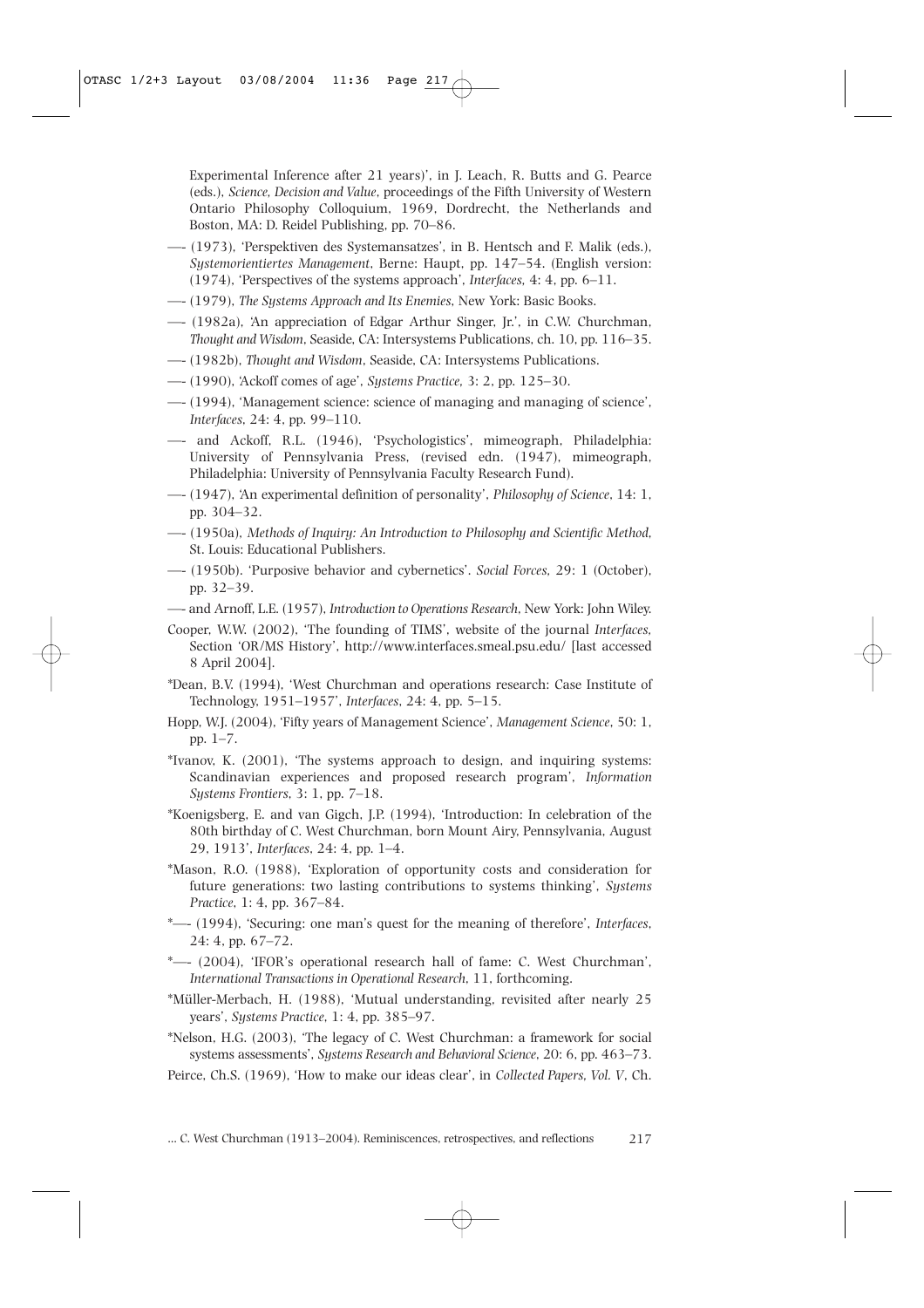Hartshorne and P. Weiss, eds., 2nd ed. (orig. 1935), Cambridge, MA: Harvard Univ. Press, pp. 248–271.

- \*Porrah, J. (2001), 'A dialogue with C. West Churchman', *Information Systems Frontiers*, 3: 1, pp. 19–27.
- Simon, H.A. (1960), *The New Science of Management Decision*, New York: Harper & Row.
- Singer, E.A., Jr. (1923), *Modern Thinkers and Present Problems*, New York: Henry Holt & Co.
- —- (1936), *On the Contented Life*, New York: Henry Holt & Co.
- —- (1945), *In Search of a Way of Life*, New York: Columbia University Press.
- —- (1959), *Experience and Reflection*, ed. by C.W. Churchman, Philadelphia: University of Pennsylvania Press.
- Smith, H.B. (1923), *How the Mind Falls Into Error*, New York: Harper & Brothers.
- \*Swanson, E.B. (1994), 'Churchman's theory of design integrity', *Interfaces*, 24: 4, pp. 54–59.
- Ulrich, W. (1980), 'The metaphysics of design: a Simon-Churchman "debate"', *Interfaces*, 10: 2, pp. 35–40.
- —- (1981a), 'On blaming the messenger for the bad news', *Omega, The International Journal of Management Science*, 9: 1, p. 7.
- \*—- (1981b), 'Systemrationalität und praktische Vernunft Gedanken zum Stand des Systemansatzes', translator's introduction to the German edition of C.W. Churchman (1979), *Der Systemansatz und seine Feinde*, Berne: Haupt, pp. 7–38.
- —- (1983), *Critical Heuristics of Social Planning: A New Approach to Practical Philosophy*, Berne: Haupt; unchanged reprint edition (1994), New York: John Wiley.
- —- (1985), 'The way of inquiring systems, review of *The Design of Inquiring Systems* by C.W. Churchman', *Journal of the Operational Research Society*, 36, pp. 873–76.
- \*—- (1988a), 'C. West Churchman 75 years', guest editorial, *Systems Practice*, 1: 4, pp. 341–55.
- \*—- (1988b), 'Churchman's process of unfolding: its significance for policy analysis and evaluation', *Systems Practice*, 1: 4, pp. 415–28.
- $-(1994)$ , 'Can we secure future-responsive management through systems thinking and design?', *Interfaces*, 24: 4, pp. 26–37.
- \*—- (1999), 'An appreciation of C. West Churchman, with an extensive bibliography from 1938 to 2000', website of the International Society for the Systems Sciences (ISSS)*,* section: 'Luminaries of the Systems Approach,' 29 August 1999, http://www.isss.org/lumCWC.htm [last accessed 8 April 2004].
- \*—- (2001), 'The quest for competence in systemic research and practice', *Systems Research and Behavioral Science*, 18: 1, pp. 3–28.
- —- (2002a), 'A tribute to C. West Churchman', Werner Ulrich's homepage, http://www.geocities.com/csh\_home/cwc.html [last accessed 8 April 2004].
- $-$  (2002b), 'An appreciation of C. West Churchman', revised version of Ulrich (1999), Werner Ulrich's homepage, http://www.geocities.com/csh\_home/cwc\_appreciation.html [last accessed 8 April 2004].
- —- (2002c), 'A Bibliography of C. W. Churchman's Writings From 1938 to 2001', Werner Ulrich's homepage, http://www.geocities.com/csh\_home/cwc\_bibliography.html [last accessed 8 April 2004].
- \*van Gigch, J.P., Koenigsberg, E. and Dean, B. (1997), 'In search of an ethical science: an interview with C. West Churchman - an 80th birthday celebration', *Journal of Business Ethics*, 16: 7, pp. 731–44.